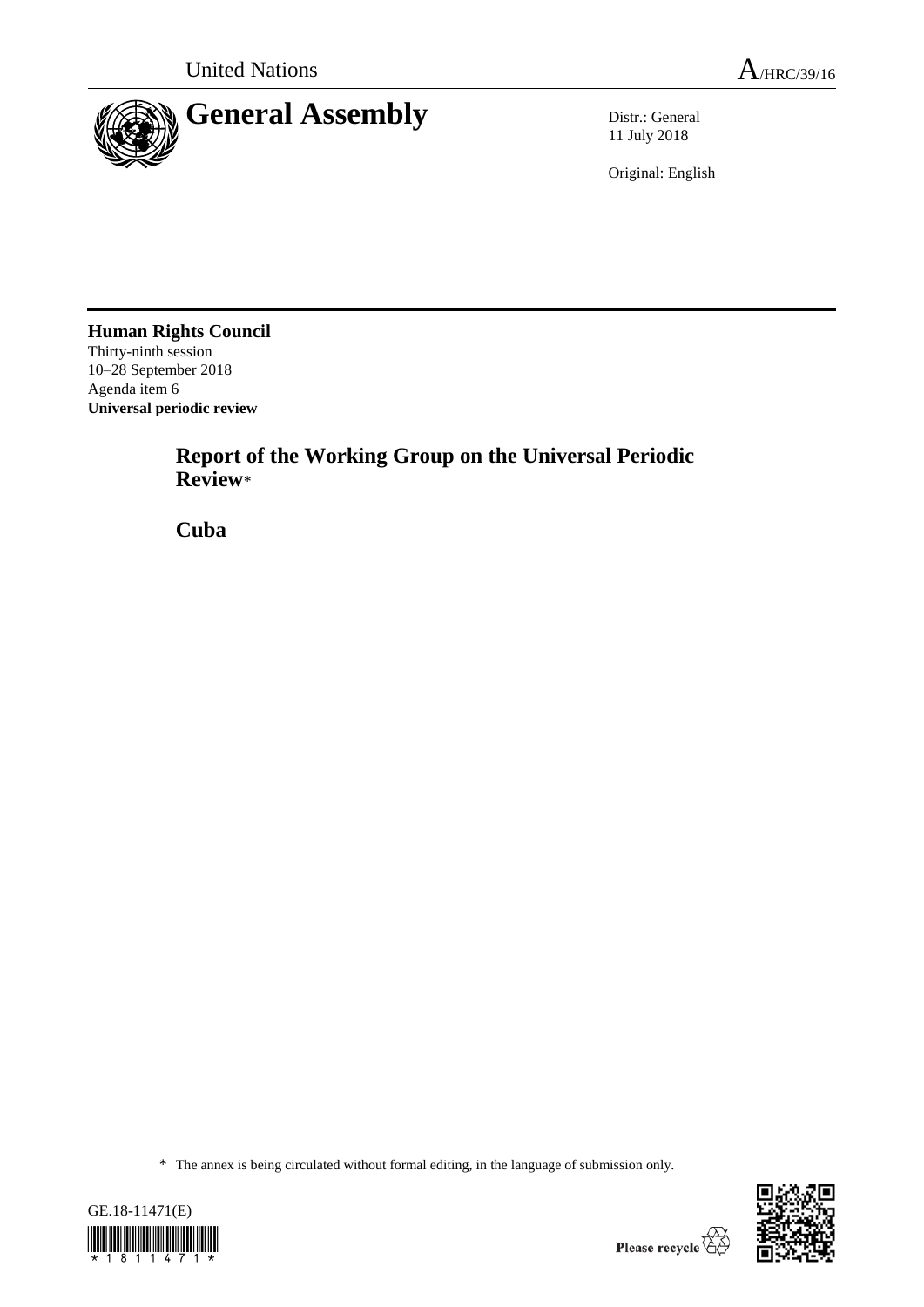# **Introduction**

1. The Working Group on the Universal Periodic Review, established in accordance with Human Rights Council resolution 5/1, held its thirtieth session from 7 to 18 May 2018. The review of Cuba was held at the 16th meeting, on 16 May 2018. The delegation of Cuba was headed by the Minister of Foreign Affairs, Bruno Eduardo Rodriguez Parrilla. At its 18th meeting, held on 18 May 2018, the Working Group adopted the report on Cuba.

2. On 10 January 2018, the Human Rights Council selected the following group of rapporteurs (troika) to facilitate the review of Cuba: Egypt, Nepal and Peru.

3. In accordance with paragraph 15 of the annex to Human Rights Council resolution 5/1 and paragraph 5 of the annex to Council resolution 16/21, the following documents were issued for the review of Cuba:

(a) A national report submitted/written presentation made in accordance with paragraph 15 (a) (A/HRC/WG.6/30/CUB/1);

(b) A compilation prepared by the Office of the United Nations High Commissioner for Human Rights (OHCHR) in accordance with paragraph 15 (b) (A/HRC/WG.6/30/CUB/2);

(c) A summary prepared by OHCHR in accordance with paragraph 15 (c) (A/HRC/WG.6/30/CUB/3).

4. A list of questions prepared in advance by Belgium, Brazil, Germany, Liechtenstein, Malta, Portugal, Slovenia, Spain, Sweden, Switzerland, the United Kingdom of Great Britain and Northern Ireland and the United States of America was transmitted to Cuba through the troika. These questions are available on the website of the universal periodic review.

## **I. Summary of the proceedings of the review process**

#### **A. Presentation by the State under review**

5. The delegation presented the national report, highlighting the fact that it was the result of a participatory, consultative process involving both government and civil society entities.

6. Under the governments imposed by the United States until 1959, some 45 per cent of children had not attended school; 85 per cent of persons had lacked running water; farmers had lived without rights and in poverty, without ever owning the land they tilled; and immigrants had been brutally exploited. Extrajudicial executions, enforced disappearances and torture had been recurrent and discrimination, poverty and exclusion had been rampant. The Cuban Revolution led by Fidel Castro Ruz had transformed that situation and, since then, Cuba had continued to improve its economic and social development model with the aim of strengthening its political system, which enjoyed the full support of the people.

7. Cuba had continued to strengthen its legal and institutional framework for the protection and promotion of human rights and had improved the mechanisms available to the population to denounce any infringement of their rights. The protection of the right to life continued to be the highest priority and law enforcement authorities fulfilled their duties in accordance with the law and were subject to rigorous control processes and popular scrutiny.

8. Cuba had strengthened people's participation in government decision-making and the exercise of lawfully recognized freedoms, including civil and political rights. In Cuba, there was a plurality of ideas and rich debates about different aspects of the civil, political, economic, social and cultural life of the nation. Indeed, more than 1.6 million Cubans had participated in the consultation on the Conceptualization of the Cuban Economic and Social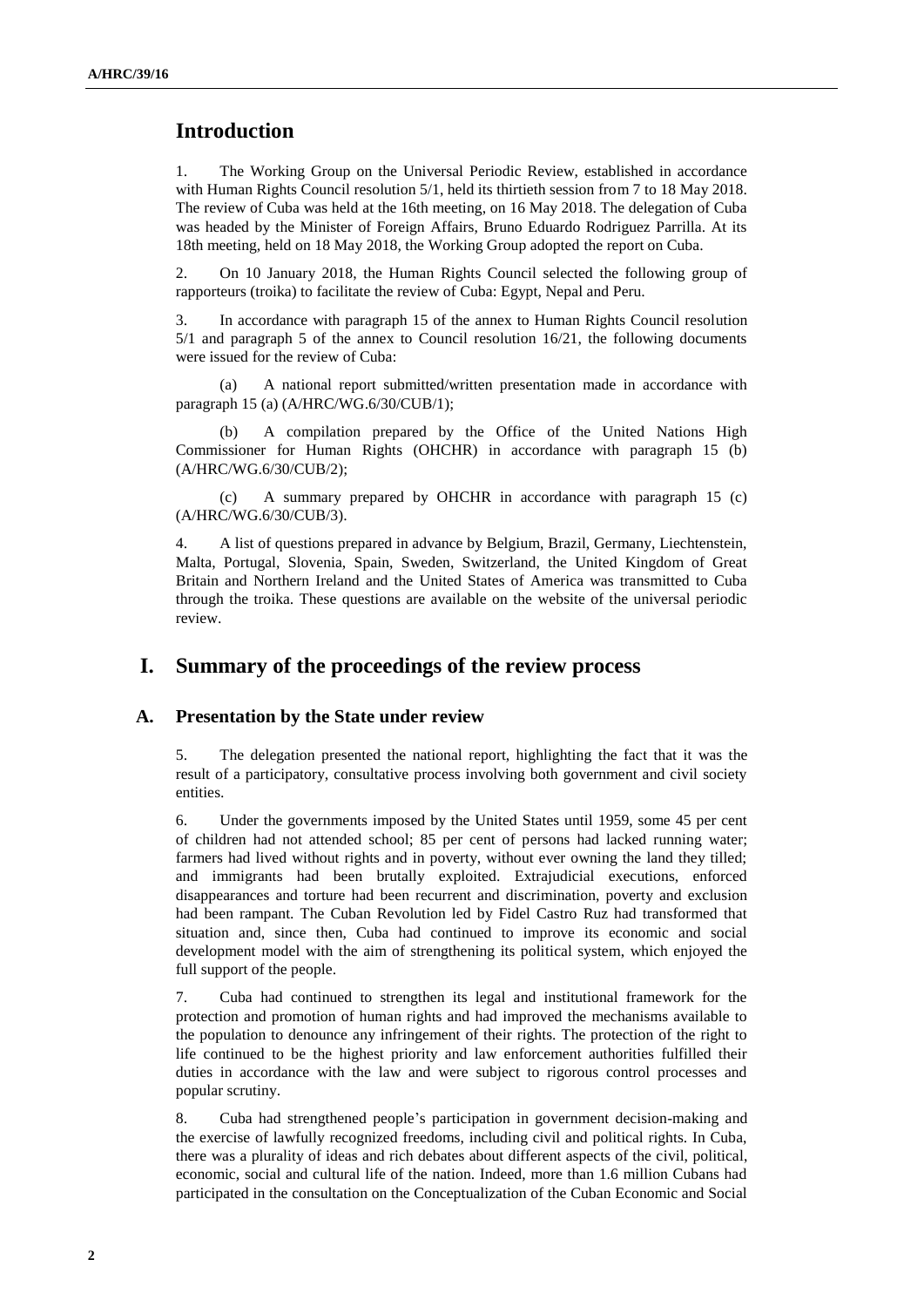Model for Socialist Development and the Outline of the National Plan for Economic and Social Development until 2030.

9. In Cuba, the right to participate in public affairs was not limited to the electoral process; there was not one single model of democracy or an agreed formula in that regard. Elections were held periodically and in absolute freedom, in accordance with the electoral law. They were characterized by the existence of automatic and public electoral registries, popular appointment of candidates and high turnout levels.

10. At the recent election of deputies to the National Assembly of People's Power, 86 per cent of those eligible to vote had done so, with 94 per cent of valid ballots. Such results, which were not achieved in countries usually portrayed as ideal democratic models, showed the high level of legitimacy and popular support enjoyed by the Cuban political system. The National Assembly represented Cuban society in all its diversity. Some 53 per cent of Members of Parliament were women and 41 per cent were black or mulatto; their average age was 49 years old, and 13 per cent of them were aged between 18 and 35. For 56 per cent of them, it was the first time they had been elected.

11. Cuba continued to promote the right to full equality. That was a permanent goal that it would continue to pursue relentlessly. Progress had been made in terms of preventing and addressing manifestations of discrimination based on sexual orientation and gender identity. Cuba had also strengthened its programmes aimed at protecting children, young people, older persons and persons with disabilities.

12. Civil society in Cuba constituted a significant actor on the national scene, with over 2,200 organizations. One of the State's priorities was to guarantee the exercise of human rights, and thousands of human rights defenders in every sphere of social life enjoyed government recognition. However, as in many other countries where the rule of law prevailed, the legal system in Cuba could not be infringed upon or subverted to satisfy a foreign agenda that called for a change of regime, the constitutional order and the political system.

13. Cuba cooperated with the United Nations human rights mechanisms, which were universal and non-discriminatory. It was a party to 44 of the 61 international human rights instruments, and was among the States with the highest levels of ratifications. In 2017, Cuba had received visits from the Special Rapporteur on trafficking in persons, especially women and children, and the Independent Expert on human rights and international solidarity.

14. Despite the achievements it had made, Cuba was aware of the remaining challenges and was striving to meet them. The people deserved efficient institutions to improve their well-being and quality of life and to promote social justice. In that regard, as the former President, Raúl Castro, had indicated in December 2017, more comprehensive and farreaching efforts had been made to ensure that, at the same time as the currency system was unified, the existing distortions in terms of subsidies, prices and wholesale and retail rates would be eliminated, as they would in terms of pensions and salaries in the State sector. A Constitutional reform process would begin in the near future, with broad popular participation.

15. The strengthening of the economic, commercial and financial blockade imposed on Cuba by the United States, and its extraterritorial implementation, had caused deprivation and continued to be the main obstacle to the country's development. That policy, which the international community rejected, violated the purposes and principles of the Charter of the United Nations and international law and represented a flagrant, massive and systematic violation of the human rights of the Cuban people. It thus qualified as an act of genocide under the Convention on the Prevention and Punishment of the Crime of Genocide of 1948. The delegation demanded the return to Cuba of the territory usurped by the United States Naval Base in Guantánamo, where the United States maintained a detention camp in which serious human rights violations were being committed.

16. The delegation expressed its openness to dialogue and its willingness to provide all the information requested during the universal periodic review process. There should be no double standards or politically motivated manipulation during that process. As the President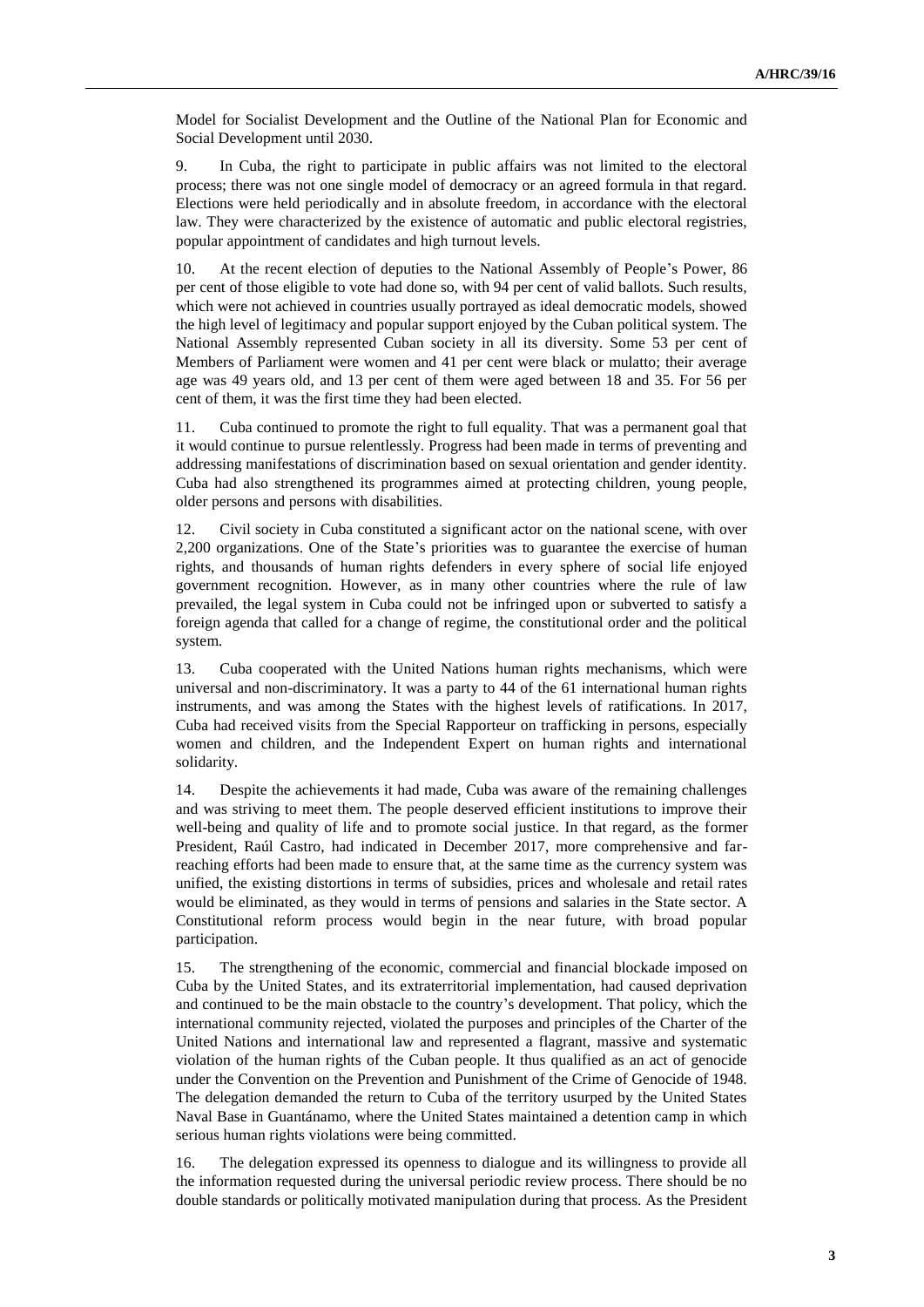of the Council of State and Ministers, Miguel Díaz-Canel Bermúdez, had said in April 2018, there was no room for a transition that ignored or destroyed the legacy of so many years of struggle. In Cuba, by the decision of the people, there was room only for continuity of the legacy of the revolution and of the founding generation, without giving in to pressure, without fear or setbacks, always defending truth and reason, without ever renouncing sovereignty and independence, development programmes and the dream of Cubans.

#### **B. Interactive dialogue and responses by the State under review**

17. During the interactive dialogue, 143 delegations made statements. Recommendations made during the dialogue are to be found in section II of the present report.

18. The Bolivarian Republic of Venezuela, Eritrea, Estonia, Ethiopia, Finland, France, Gabon, Georgia, Germany, Ghana, Greece, Guinea, Guyana, Haiti, Honduras, Iceland, India, Indonesia, the Islamic Republic of Iran, Iraq, Ireland, Italy, Jamaica, Japan, Jordan, Kazakhstan, Kenya, Kuwait, Kyrgyzstan, the Lao People's Democratic Republic, Latvia, Lebanon, Lesotho, Libya, Liechtenstein, Lithuania, Madagascar, Malaysia, Maldives, Mali, Malta, Mauritania, Mexico, Mongolia, Montenegro, Mozambique, Myanmar, Namibia, Nepal, the Netherlands, New Zealand, Nicaragua, the Niger, Nigeria, Norway, Oman, Pakistan, Paraguay, Peru, the Philippines, Poland, Portugal, Qatar, Romania, the Russian Federation, Rwanda, Saudi Arabia, Senegal, Serbia, Singapore, Slovakia, Slovenia, South Africa, Spain, Sri Lanka, the State of Palestine, the Sudan, Sweden, Switzerland, the Syrian Arab Republic, Tajikistan, Thailand, Timor-Leste, Togo, Tunisia, Turkey, Turkmenistan, Uganda, Ukraine, the United Arab Emirates, the United Kingdom of Great Britain and Northern Ireland, the United Republic of Tanzania, the United States of America, Uruguay, Uzbekistan, Equatorial Guinea, Viet Nam, Yemen, Zambia, Zimbabwe, Afghanistan, Algeria, Angola, Argentina, Australia, Austria, Azerbaijan, Bahrain, Bangladesh, Barbados, Belarus, Belgium, Benin, Bhutan, the Plurinational State of Bolivia, Bosnia and Herzegovina, Botswana, Brazil, Brunei Darussalam, Bulgaria, Burkina Faso, Burundi, Cabo Verde, Cambodia, Canada, Chile, China, the Congo, Costa Rica, Côte d'Ivoire, Croatia, Cyprus, Czech Republic, the Democratic People's Republic of Korea, the Democratic Republic of the Congo, Djibouti, the Dominican Republic, Ecuador, El Salvador, Morocco, Trinidad and Tobago and Egypt made recommendations. The Bahamas made a statement. The complete version of the statements can be found in the webcast archived on the United Nations website.<sup>1</sup>

19. In response to the questions raised during the interactive dialogue, the delegation of Cuba said that enforcement authorities acted in strict compliance with the law. If unlawful violations were committed by official authorities, the penalties were severe. In Cuba, no one was unlawfully or arbitrarily arrested and no one was prosecuted or convicted, except by a competent court under laws adopted prior to the commission of the offence concerned.

20. The cultural policy of Cuba had promoted and protected cultural rights. There was a broad network of cultural institutions in the country that aimed to ensure support for creators.

21. With regard to the situation of persons deprived of their liberty, Cuba ensured fair treatment and decent living conditions in penitentiary facilities. Detentions were carried out in accordance with criminal procedure and in compliance with due process guarantees. In addition, the Cuban public health system provided universal coverage and free care. Cuba had 80.2 doctors per 10,000 inhabitants, and 14 communicable diseases had been eliminated.

22. The Cuban political and electoral systems, the government structures and functions, human rights, the guarantees for their exercise and the duties of citizens were regulated by

<sup>1</sup> Available at http://webtv.un.org/search/cuba-review-30th-session-of-universal-periodicreview/5785774128001/?term=CUBA&sort=date&page=5.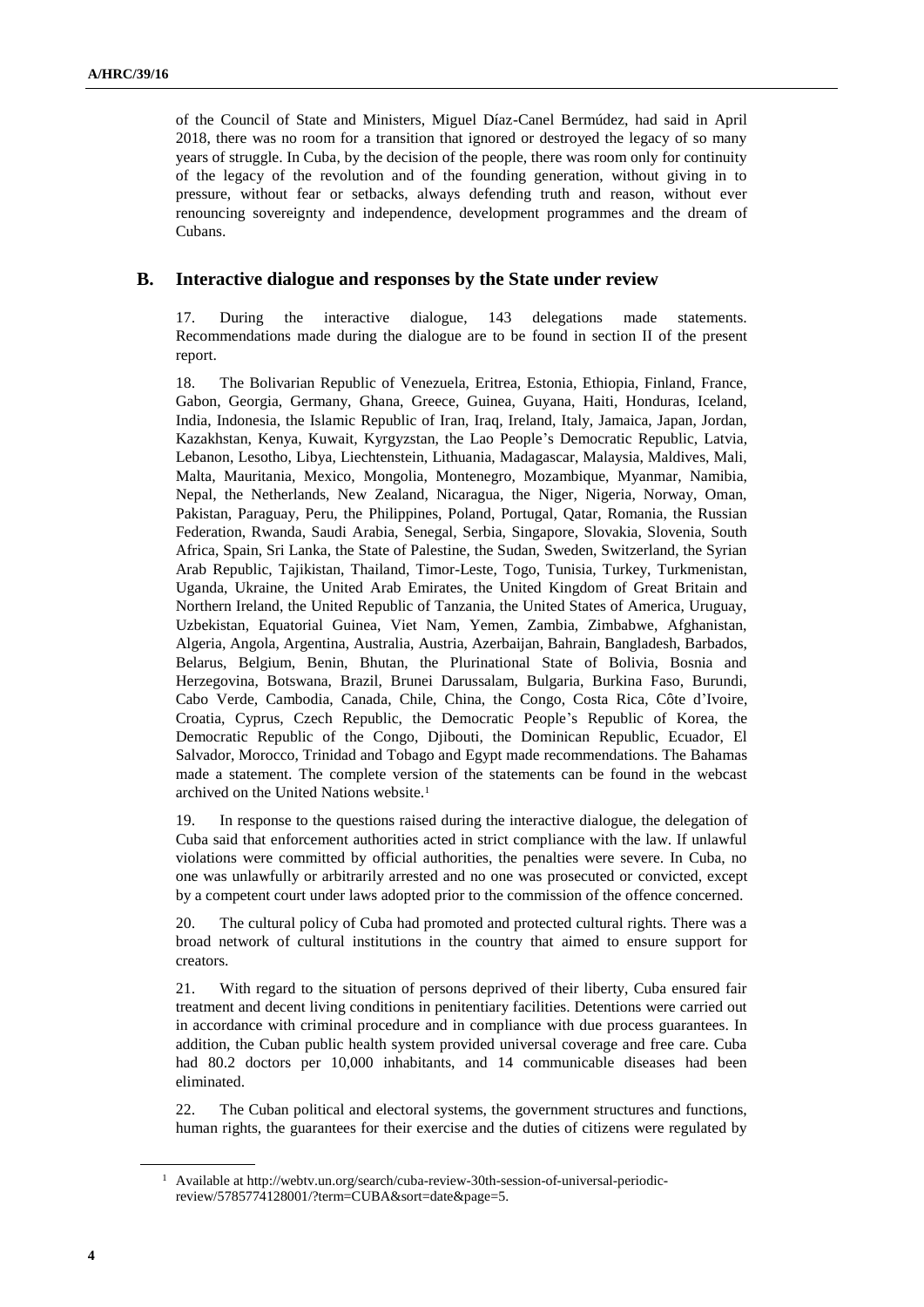legal provisions. Moreover, Cuban judges were independent in their functions and owed obedience only to the law.

23. Cuba had strengthened the protection of workers, including non-State actors, enabled full employment and the incorporation of young people into work, protected women and strengthened social security and assistance.

## **II. Conclusions and/or recommendations**

24. **The following recommendations will be examined by Cuba, which will provide responses in due time, but no later than the thirty-ninth session of the Human Rights Council:**

24.1 **Ratify the International Covenant on Civil and Political Rights (Austria) (Japan) (Liechtenstein); Consider ratifying the International Covenant on Economic, Social and Cultural Rights (Côte d'Ivoire); Ratify the International Covenant on Economic, Social and Cultural Rights (Niger); Consider ratification of the International Covenant on Economic, Social and Cultural Rights, and the International Covenant on Civil and Political Rights respectively (Cyprus); Consider ratifying the International Covenant on Civil and Political Rights and the International Covenant on Economic, Social and Cultural Rights (El Salvador); Consider ratification of the International Covenant on Civil and Political Rights (Chile); Ratify the International Covenant on Civil and Political Rights and the International Covenant on Economic, Social and Cultural Rights (Mexico) (Nepal) (Paraguay) (Slovakia) (France) (Portugal) (Australia); Ratify the International Covenant on Civil and Political Rights and the International Covenant on Economic, Social and Cultural Rights, as previously recommended (Poland); Ratify without delay the International Covenant on Civil and Political Rights and the International Covenant on Economic, Social and Cultural Rights (Germany); Consider ratification of the International Covenants on Human Rights (Peru); Finalize the process of ratification of the main international covenants, including the International Covenant on Civil and Political Rights and the International Covenant on Economic, Social and Cultural Rights (Spain);**<sup>2</sup>

24.2 **Quickly proceed towards ratification of both the International Covenant on Civil and Political Rights and the International Covenant on Economic, Social and Cultural Rights, without reservations (Norway);**

24.3 **Consider ratifying the International Covenant on Economic, Social and Cultural Rights and the International Covenant on Civil and Political Rights (Greece);**

24.4 **Ratify the International Covenant on Civil and Political Rights and establish a legal and institutional framework that guarantee the free exercise of the rights enshrined in it, including the rights to freedom of expression, assembly and peaceful association, and sign and ratify the Optional Protocol to the Convention against Torture and Other Cruel, Inhuman or Degrading Treatment or Punishment (Costa Rica);**

24.5 **Ratify and implement the International Covenant on Civil and Political Rights and the International Covenant on Economic, Social and Cultural Rights (Croatia);**

<sup>&</sup>lt;sup>2</sup> The recommendation, as read out during the interactive dialogue, was: "Finalize the process of ratification of the main international covenants, including the International Covenant on Civil and Political Rights, the International Covenant on Economic Social and Cultural Rights, as well as other instruments, such as the Optional Protocol to the Convention against Torture and Other Cruel, Inhuman or Degrading Treatment or Punishment".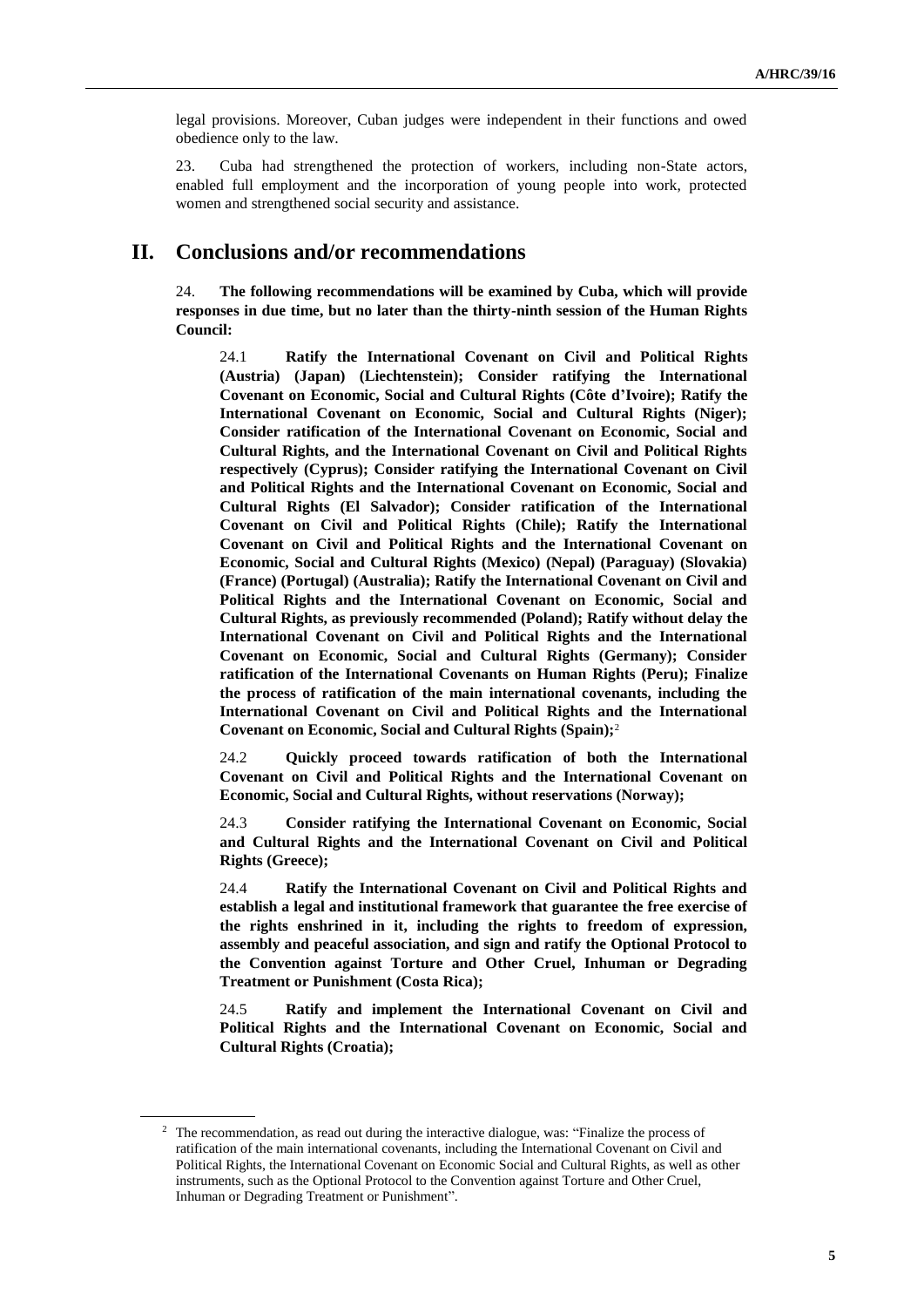24.6 **Ratify the International Covenant on Civil and Political Rights and the International Covenant on Economic, Social and Cultural Rights (Trinidad and Tobago);**

24.7 **Ratify the International Covenant on Civil and Political Rights and the International Covenant on Economic, Social and Cultural Rights (Italy);**

24.8 **Accede to the International Covenant on Civil and Political Rights and the International Covenant on Economic, Social and Cultural Rights and bring national legislation into compliance with these Covenants, including by ensuring unhindered Internet access (Czechia);**

24.9 **Consolidate the legal and institutional framework for the promotion and protection of human rights, among others, through expediting the ratification process of the International Covenant on Civil and Political Rights and the International Covenant on Economic, Social and Cultural Rights (Indonesia);**

24.10 **Ratify the International Covenant on Civil and Political Rights and both its optional protocols (Estonia);**

24.11 **Ratify the International Covenant on Civil and Political Rights and its Second Optional Protocol (Lithuania);**

24.12 **Consider ratifying the International Covenant on Economic, Social and Cultural Rights (Malta);**

24.13 **Ratify, without delay, the International Covenant on Civil and Political Rights and the International Covenant on Economic, Social and Cultural Rights (Finland);**

24.14 **Ratify the International Covenant on Civil and Political Rights and the International Covenant on Economic, Social and Cultural Rights, without restrictions (Sweden);**

24.15 **Act in accordance with and ratify the already signed International Covenant on Civil and Political Rights and the International Covenant on Economic, Social and Cultural Rights, without restrictions to freedom of expression, freedom of the press or freedom of assembly, and incorporate them into its national legislation (Netherlands);**

24.16 **Ratify the International Convention on the Protection of the Rights of All Migrant Workers and Members of Their Families (Niger); Ratify those international instruments to which it is not yet a party, in particular the International Convention on the Protection of the Rights of All Migrant Workers and Members of Their Families (Honduras);**

24.17 **Ratify the Optional Protocol to the Convention against Torture and Other Cruel, Inhuman or Degrading Treatment or Punishment (France) (Portugal); Consider acceding to the Optional Protocol to the Convention against Torture and Other Cruel, Inhuman or Degrading Treatment or Punishment, at the earliest convenience (Ghana); Ratify the main international instruments, such as the Optional Protocol to the Convention against Torture and Other Cruel, Inhuman or Degrading Treatment or Punishment (Spain);**<sup>3</sup>

24.18 **Ratify the Rome Statute of the International Criminal Court (Austria) (France); Ratify the Rome Statute of the International Criminal Court and fully align national legislation with all obligations under the Rome Statute (Latvia); Ratify the Rome Statute on the International Criminal Court in its 2010 version, including the Kampala amendments on the crime of aggression, and review its national legislation in order to ensure full alignment with the Statute (Liechtenstein);**

<sup>3</sup> See footnote 2.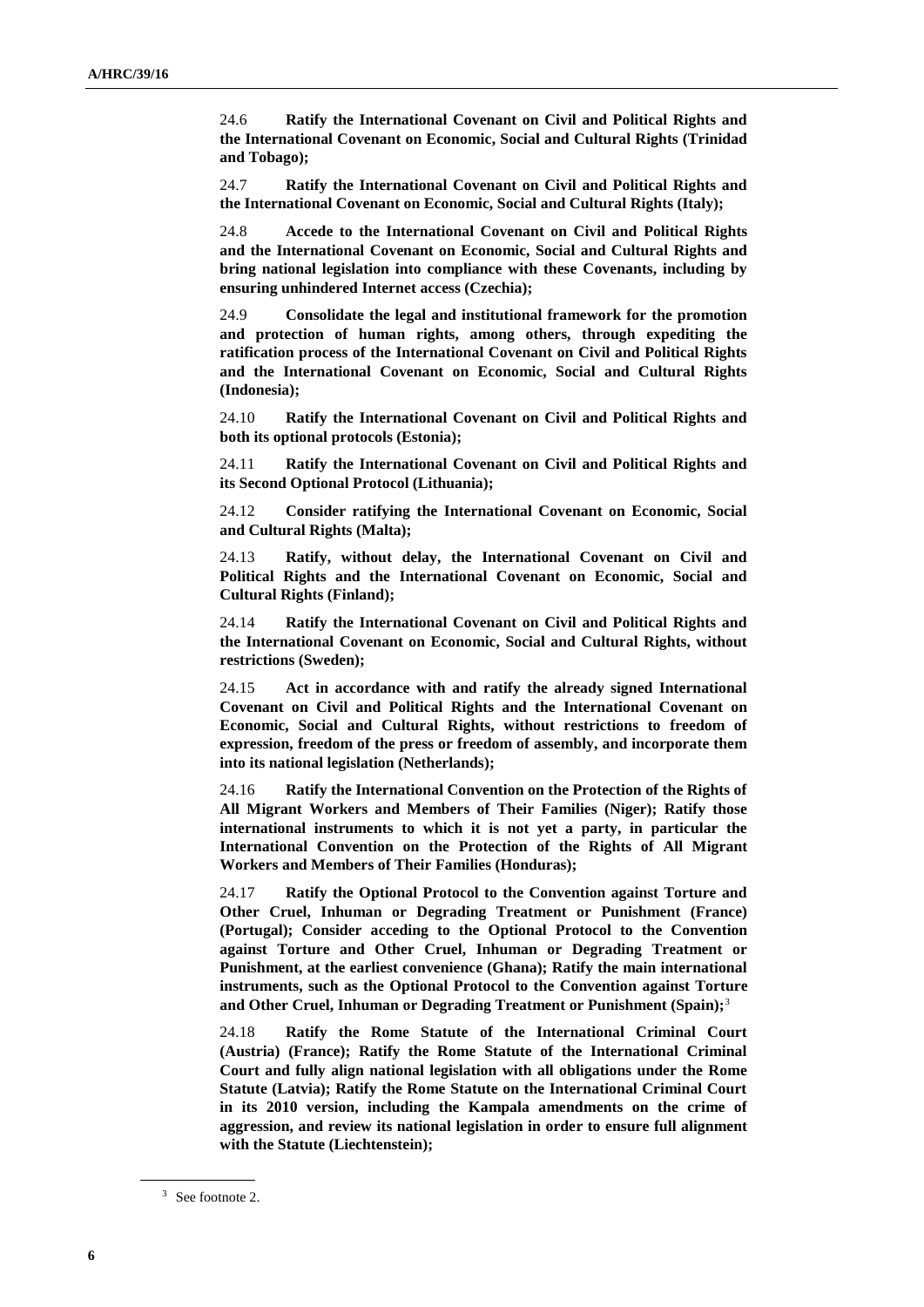24.19 **Ratify the International Labour Organization (ILO) Protocol of 2014 to the Forced Labour Convention, 1930 (No. 29) (Portugal);**

24.20 **Ratify the International Covenant on Civil and Political Rights and the International Covenant on Economic, Social and Cultural Rights, as previously recommended (Romania);**

24.21 **Ratify the core international human rights treaties, namely the International Covenant on Civil and Political Rights and the International Covenant on Economic, Social and Cultural Rights (Slovenia);**

24.22 **Ratify the core human rights documents: the International Covenant on Civil and Political Rights and the International Covenant on Economic, Social and Cultural Rights (Ukraine);**

24.23 **Consider ratifying the Optional Protocol to the Convention against Torture and Other Cruel, Inhuman or Degrading Treatment or Punishment (Greece);**

24.24 **Ratify the Optional Protocol to the Convention against Torture and Other Cruel, Inhuman or Degrading Treatment or Punishment (Bosnia and Herzegovina);**

24.25 **Ratify the Optional Protocol to the Convention against Torture and Other Cruel, Inhuman or Degrading Treatment or Punishment (Estonia);**

24.26 **Consider ratifying the Optional Protocol to the Convention against Torture and Other Cruel, Inhuman or Degrading Treatment or Punishment (Georgia);**

24.27 **Ratify the Second Optional Protocol to the International Covenant on Civil and Political Rights, aiming at the abolition of the death penalty (Liechtenstein) (Togo); Consider ratifying the Second Optional Protocol to the International Covenant on Civil and Political Rights with a view to abolishing the death penalty, as previously recommended (Uruguay);**

24.28 **Ratify the Optional Protocol to the Convention on the Elimination of All Forms of Discrimination against Women (Bosnia and Herzegovina);**

24.29 **Ratify the Optional Protocol to the Convention on the Elimination of All Forms of Discrimination against Women (Democratic Republic of the Congo); Accede to the Optional Protocol to the Convention on the Elimination of All Forms of Discrimination against Women, as previously recommended (Liechtenstein);**

24.30 **Consider ratifying the Optional Protocol to the Convention on the Elimination of All Forms of Discrimination against Women (Slovenia);**

24.31 **Sign the Optional Protocol to the Convention on the Rights of Persons with Disabilities (El Salvador);**

24.32 **Consider becoming a party to the International Convention on the Protection of the Rights of All Migrant Workers and Members of Their Families (Sri Lanka);**

24.33 **Ratify the Optional Protocol to the Convention on the Rights of the Child on a communications procedure (Kenya);**

24.34 **Ratify the Optional Protocol to the Convention on the Rights of the Child on a communications procedure (Slovakia);**

24.35 **Issue and implement a standing invitation to all special procedures (Czechia);**

24.36 **Respond positively to the pending visit requests by the special procedure mandate holders of the Human Rights Council and consider extending a standing invitation to all mandate holders (Latvia);**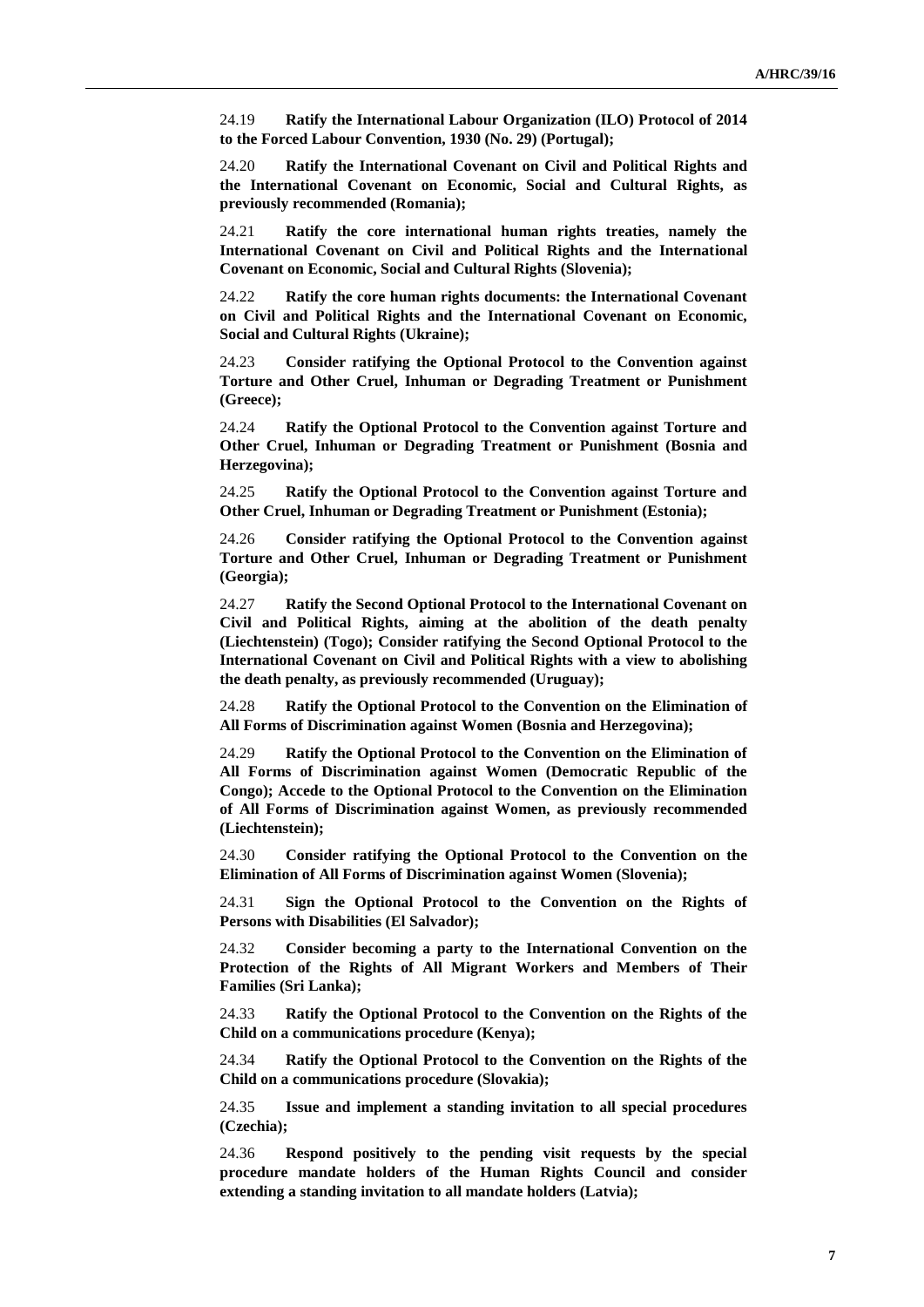24.37 **Extend invitations to the United Nations Special Rapporteurs on the promotion and protection of the right to freedom of opinion and expression, on the rights to freedom of peaceful assembly and of association, and on the situation of human rights defenders (Finland);**

24.38 **Issue a standing invitation to all special procedures, including those working in the field of civil and political rights (Norway); Extend an open and permanent invitation to the special procedure mandate holders (Spain);**

24.39 **Issue a standing invitation to the special procedures of the Human Rights Council, including all Special Rapporteurs (Sweden);**

24.40 **Extend a permanent invitation to all special procedures of the Human Rights Council (Switzerland);**

24.41 **Continue constructive cooperation with the United Nations human rights mechanisms (Tajikistan);**

24.42 **Cooperate closely with human rights monitoring mechanisms (Ukraine);**

24.43 **Fully cooperate with human rights mechanisms and grant them unhindered access to Cuba, including to government officials, civil society organizations and human rights defenders, to prisons and detention centres (Germany);**

24.44 **Recognize the competence of treaty bodies to consider individual complaints (Ukraine);**

24.45 **Consider ratifying the 1951 Convention relating to the Status of Refugees (Lesotho);**

24.46 **Continue to strengthen the country's institutional and legal frameworks to enhance the promotion and protection of human rights (Zimbabwe);**

24.47 **Continue moving forward in the study of legislative amendments or new legislation necessary to achieve even better results in the promotion and protection of human rights (Angola);**

24.48 **Continue on the very encouraging trajectory of progress made with respect to its commitment to the protection and promotion of human rights (Barbados);**

24.49 **Continue to strengthen the democratic, popular and representative nature of the social order, State institutions and laws that ensure social justice for the whole population (Belarus);**

24.50 **Further strengthen legal and institutional frameworks for the protection of human rights (Bhutan);**

24.51 **Maintain the political will to promote the broadest possible enjoyment of civil and political rights, the protection of which is recognized by the Constitution and laws (Plurinational State of Bolivia);**

24.52 **Strengthen the legislative framework to protect and promote human rights for all citizens (Egypt);**

24.53 **Continue to strengthen the principle of legality in the actions of the law enforcement authorities (Kuwait);**

24.54 **Strengthen measures aimed at implementing the country's commitments derived from international instruments on human rights (Kyrgyzstan);**

24.55 **Continue the efforts to improve and strengthen human rights protection arrangements (Ethiopia);**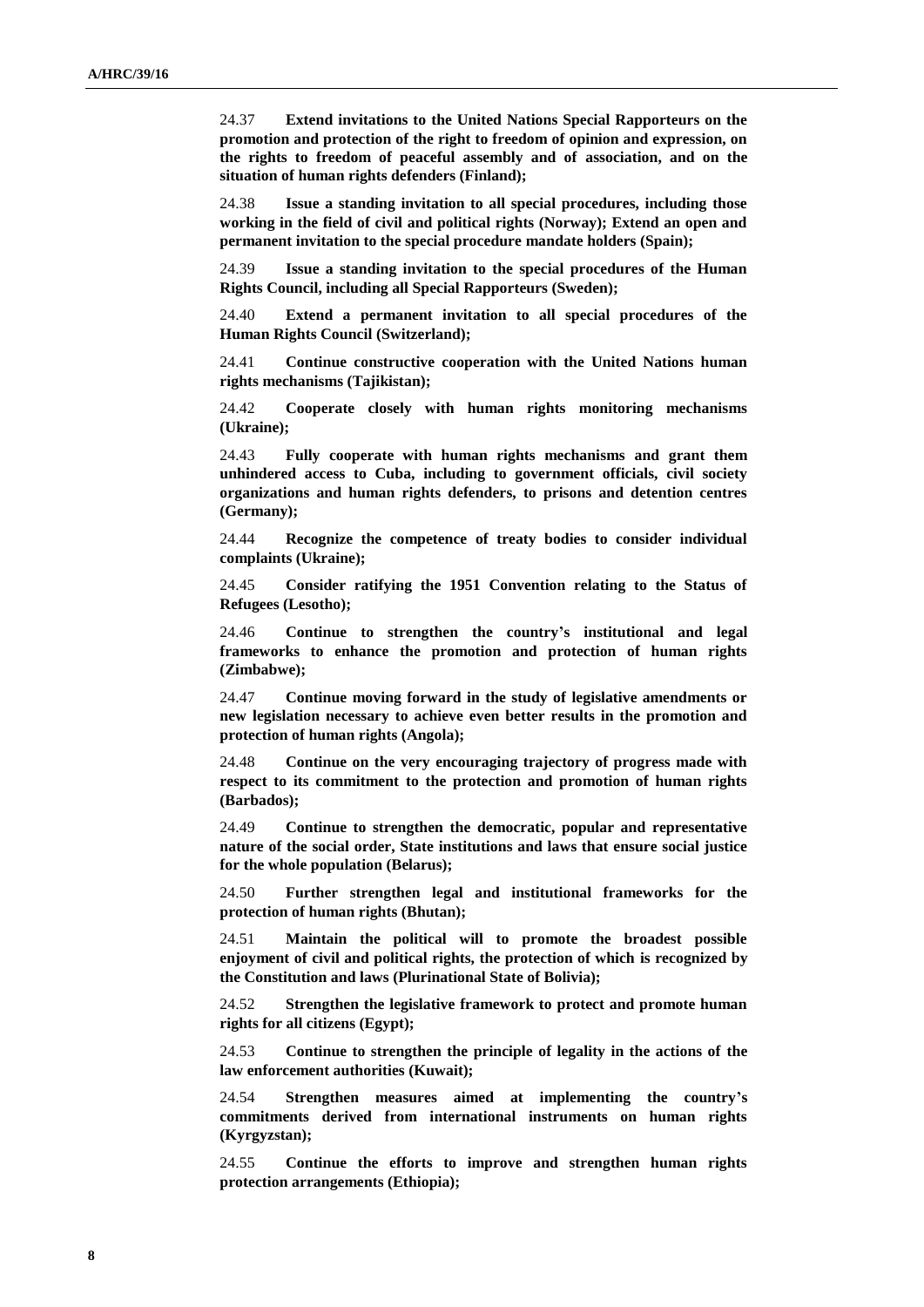24.56 **Continue its efforts to encourage the participation of domestic legal institutions in international organizations with the aim to promote cooperation in the area of human rights protection (Myanmar);**

24.57 **Continue adopting measures for additional harmony between national legislation and the international treaties to which Cuba is a party (Oman);**

24.58 **Strengthen national mechanisms for follow-up and implementation of international human rights recommendations received by the State, through the establishment of a broad inter-institutional consultation mechanism that promotes the participation of civil society (Paraguay);**

24.59 **Incorporate the Convention against Torture and Other Cruel, Inhuman or Degrading Treatment or Punishment into its domestic law (France);**

24.60 **Continue efforts to strengthen the mechanisms and procedures to prevent and address human rights violations (State of Palestine);**

24.61 **Continue efforts to promote the integral and full development of human rights (Tunisia);**

24.62 **Ensure that the national institutions mandated to promote and protect human rights are given adequate resources to carry out their mandates (Uganda);**

24.63 **Fully implement all the international treaties it has ratified (Ukraine);**

24.64 **Continue to expand the framework of guarantees necessary for the exercise of civil and political rights, in conformity with national laws and the international instruments to which Cuba is a party (United Arab Emirates);**

24.65 **Continue measures to strengthen the capacity of national mechanisms for human rights protection (Uzbekistan);**

24.66 **Step up efforts to develop a system of human rights training (Uzbekistan);**

24.67 **Take steps towards establishing an independent national human rights institution in line with the principles relating to the status of national institutions for the promotion and protection of human rights (the Paris Principles) (Botswana);**

24.68 **Create a national human rights institution in accordance with the Paris Principles and take legal and institutional measures to guarantee the independence of the judiciary (Costa Rica);**

24.69 **Establish a national human rights institution in conformity with the Paris Principles (Mongolia);**

24.70 **Establish an independent national human rights institution in compliance with the Paris Principles (Montenegro);**

24.71 **Establish an independent national human rights institution in accordance with the Paris Principles (Mexico) (Nepal) (Togo) (Portugal); Establish a national human rights institution in conformity with the Paris Principles (Uruguay); Put in place a national human rights institution in compliance with the Paris Principles (Niger); Establish a national human rights institution in accordance with the Paris Principles and end the restrictions imposed on associations (France);**

24.72 **Establish an effective, public complaint handling system and a fully independent institution of the Ombudsman (Poland);**

24.73 **Establish an independent national human rights institution in accordance with the Paris Principles (Zambia);**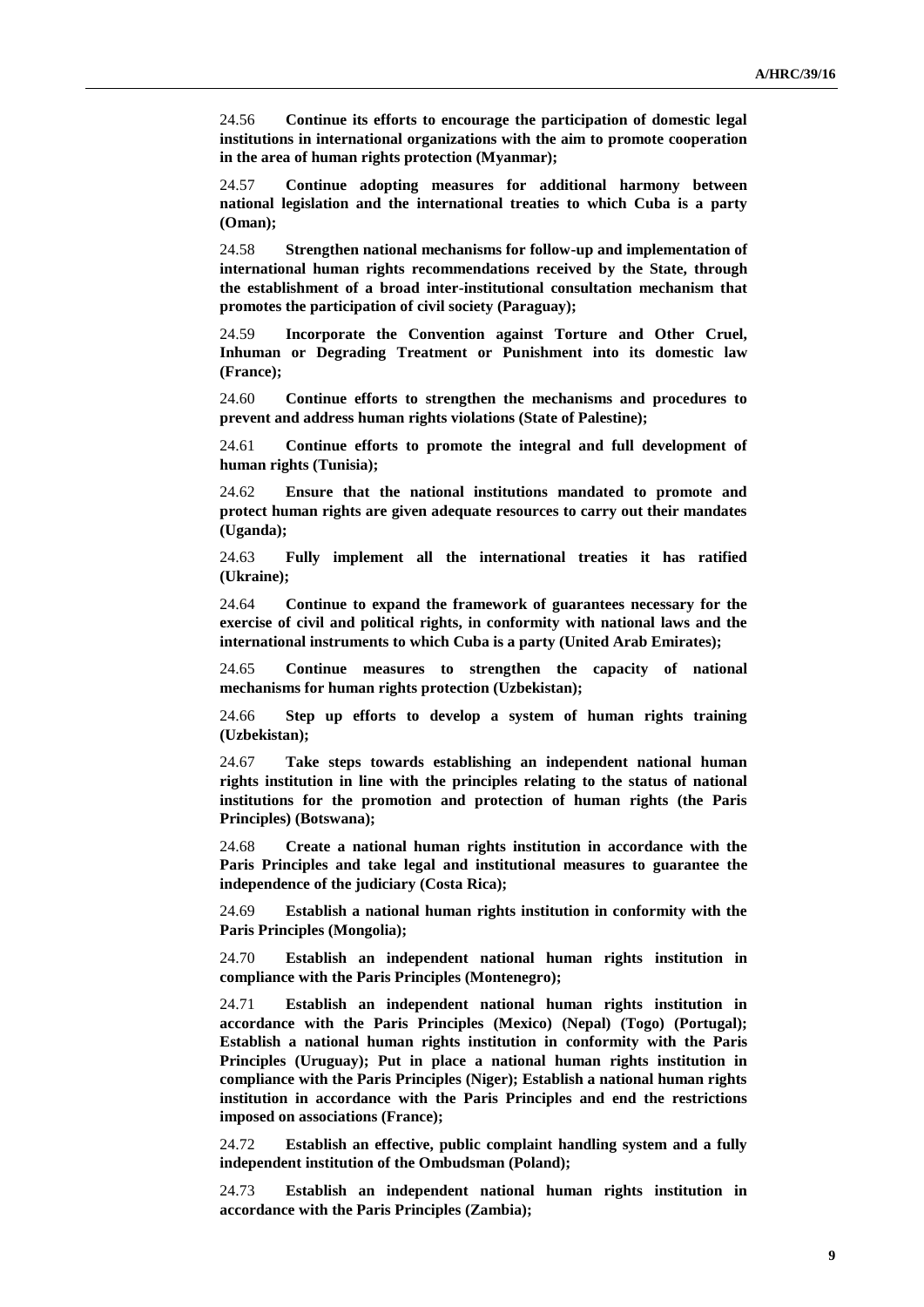24.74 **Intensify awareness campaigns to fight against racial stereotypes (Angola);**

24.75 **Continue actions to prevent manifestations of discrimination based on sexual orientation and gender identity (Plurinational State of Bolivia);**

24.76 **Maintain awareness-raising campaigns on the right to freedom of sexual orientation and gender identity (Plurinational State of Bolivia);**

24.77 **Continue developing actions to contribute to the prevention of and fight against racial discrimination from a cultural perspective (Burundi);**

24.78 **Continue to implement appropriate measures to ensure the equality of all its citizens (Cambodia);**

24.79 **Continue to take steps aimed at preventing and combating discrimination from a cultural point of view (Djibouti);**

24.80 **Continue to work towards better integration of Cubans of African descent in the political, social, cultural and economic life of the country (Haiti);**

24.81 **Continue training public and law enforcement officials on preventing and combating racism (Egypt);**

24.82 **Strengthen the application of the existing legal framework, which prohibits and punishes discrimination that affects human dignity and values (India);**

24.83 **Continue its efforts in the fight against racism and racial discrimination (Mali);**

24.84 **Continue efforts to combat racial discrimination (Peru);**

24.85 **Pursue efforts aimed at combating discrimination and at raising awareness among the Cuban population of its African heritage (Senegal);**

24.86 **Continue to develop the legal and institutional framework to fight against discrimination and racial prejudices and further advocate at international fora on the eradication of racism, hate speech and the promotion of supremacist ideologies (South Africa);**

24.87 **Continue efforts to combat racism and racial discrimination and encourage more discussion about the topic in the media (Tunisia);**

24.88 **Continue efforts to counteract all forms of racial discrimination (Turkey);**

24.89 **Continue with the fight against all forms of racial discrimination (United Republic of Tanzania);**

24.90 **Continue to support the work of the International Red Cross and Red Crescent Movement (Afghanistan);**

24.91 **Continue to promote initiatives on international platforms on the compliance of economic, social and cultural rights and third-generation human rights that reflect the interests of developing countries (Belarus);**

24.92 **Continue to promote economic and social development according to national development plans, to better promote and protect human rights (China);**

24.93 **Maintain activities aimed at guaranteeing low levels of mortality as a result of natural disasters (Dominican Republic);**

24.94 **Strengthen cooperation and solidarity with the Caribbean Community Member States by providing technical assistance to strengthen capacity, particularly with a view to universal social protection and universal health care (Haiti);**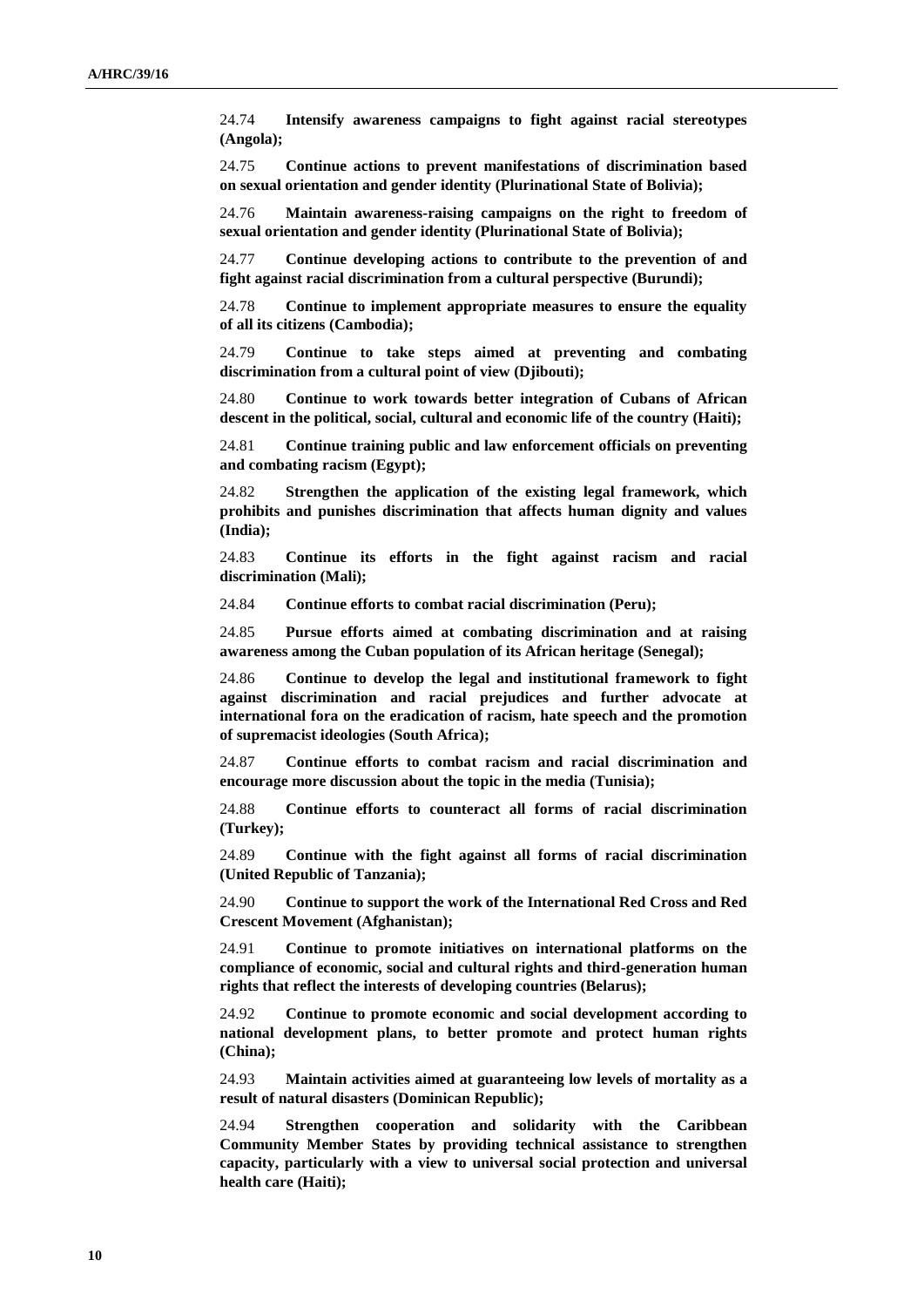24.95 **Promote the necessity of eliminating politicization and contextualization of human rights issues at various fora (India);**

24.96 **Continue to update its economic and social model, in order to preserve and strengthen social justice and solidarity (Namibia);**

24.97 **Continue to strengthen early warning systems for natural disasters to increase the perception of risk in the population (Nigeria);**

24.98 **Continue advocating in the international fora for the need to combat Islamophobia and discriminatory stereotypes based on religion, particularly in the context of the fight against terrorism (Saudi Arabia);**

24.99 **Continue to modernize the legislative basis governing the civil defence system and regulate the preparedness and recovery functions for natural disasters (Syrian Arab Republic);**

24.100 **Keep denouncing the negative impact of the criminal economic, commercial and financial embargo imposed on Cuba by the United States of America, which affects the enjoyment of human rights (Bolivarian Republic of Venezuela);**

24.101 **Continue to protect its population against the effects of the embargo imposed by the United States of America (Plurinational State of Bolivia);**

24.102 **Continue condemning in international fora the unilateral coercive measures against developing countries, such as the blockade imposed by the United States against Cuba, as instruments which violate the peoples' human rights (Nicaragua);**

24.103 **Pursue its national agenda against the imposed embargo, which should be fully lifted to allow Cuba to build on its extraordinary record on socioeconomic rights (South Africa);**

24.104 **Continue to modernize the Cuban model of economic and social development in the face of the illegal American embargo that violates the human rights of the Cuban people (Syrian Arab Republic);**

24.105 **Continue to provide humanitarian assistance, particularly in the health field, to countries affected by disasters and major epidemics and share the experience of the Henry Reeve International Contingent (Algeria);**

24.106 **Maintain current South-South cooperation programmes with other Caribbean countries, including sharing the Cuban model of Risk Reduction Management Centres (Jamaica);**

24.107 **Continue to encourage dialogue and cooperation with other States in the field of human rights, based on the principles of mutual respect, sovereign equality, self-determination and the right to independently determine their political system (Russian Federation);**

24.108 **Continue fostering the development of values at all levels in society to help fight corruption (Kuwait);**

24.109 **Expand and share experiences with other countries in the prevention and treatment of diseases such as cholera, dengue and HIV (Mozambique);**

24.110 **Share at the international level, with the support of the United Nations, its experiences of bilateral cooperation in the promotion of the right to health, especially in the areas of training of human resources and of support to health services throughout the world (Tajikistan);**

24.111 **Promote and participate in the exchange of experience and good practice in the treatment of inmates and in detention conditions (Democratic People's Republic of Korea);**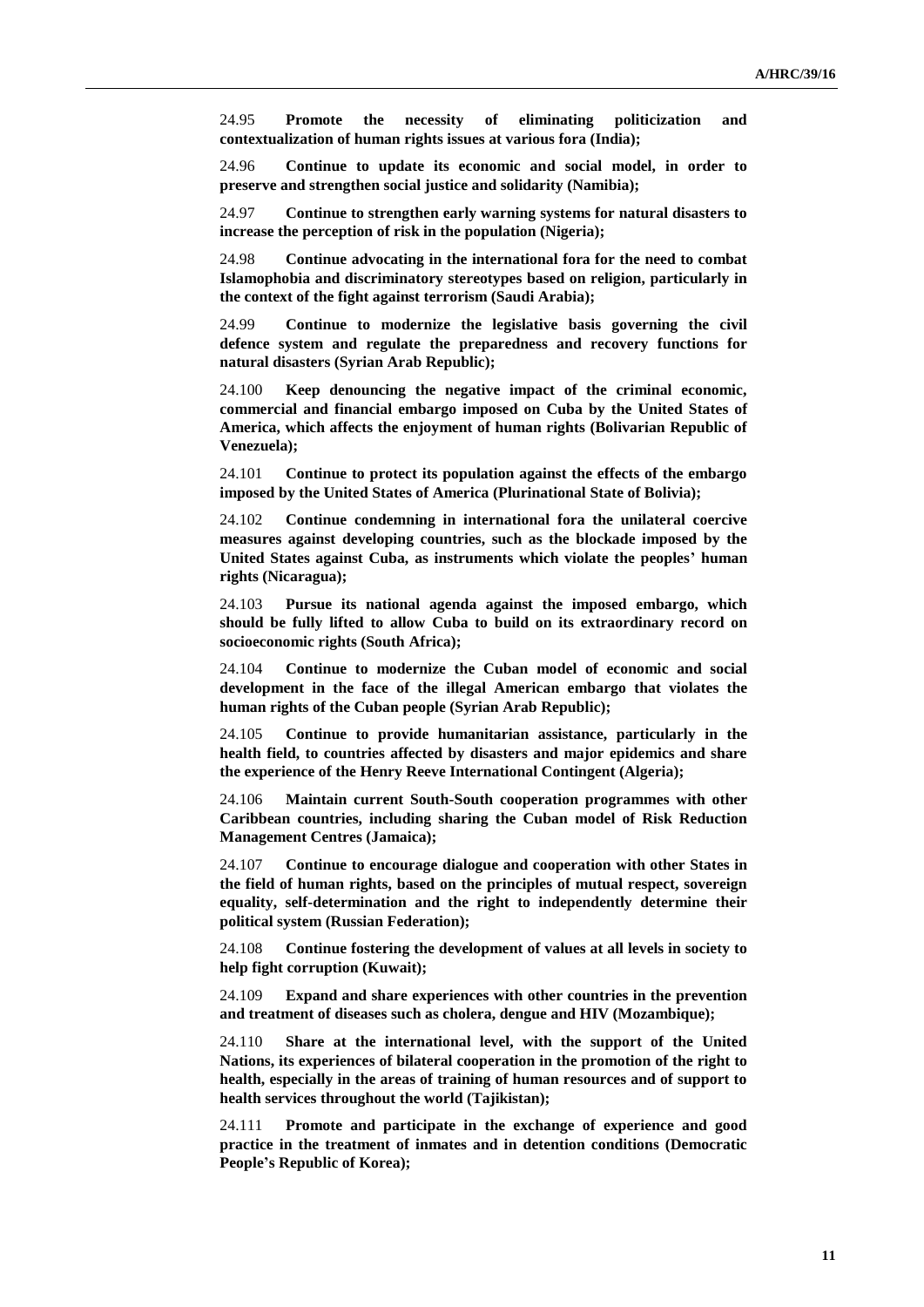24.112 **Stop arbitrarily arresting people, before, during and after peaceful demonstrations and release those who have been arbitrarily arrested (Iceland); End arbitrary detention of political activists (Australia);**

24.113 **Continue to implement the necessary measures to ensure public safety and maintain the atmosphere of tranquility, internal order and confidence of the population in the authorities (Islamic Republic of Iran);**

24.114 **Guarantee that all detainees have access to a lawyer of their choice from the outset of the deprivation of liberty (Ireland);**

24.115 **Take concrete measures to promote the fair justice principles consistent with international standards, especially by reviewing the legislation on and implementation of pretrial detention (Italy);**

24.116 **Continue to provide assistance and counselling in prisons to applicants (Lebanon);**

24.117 **End arbitrary detention and harassment of human rights defenders as well as media workers (Lithuania);**

24.118 **Enable independent human rights monitoring at all detention sites (Lithuania);**

24.119 **Promote inmates' access to culture and sports, as part of educational work programmes that are implemented in prisons (Malaysia);**

24.120 **Take measures to put an end to arbitrary detentions by ensuring that persons under arrest have immediate access to a defence counsel and are promptly brought before an independent judge for a hearing (Netherlands);**

24.121 **Immediately and unconditionally release all prisoners of conscience who have been imprisoned solely for the peaceful exercise of their rights to freedom of expression, association or peaceful assembly (New Zealand);**

24.122 **Continue to strengthen the mechanisms, channels and resources provided for prisoners to have timely access to legal assistance in prisons (Nigeria);**

24.123 **Continue to strengthen the measures to guarantee the right of all persons deprived of liberty to access the immediate remedies that allow them to challenge the legality of their detention (Nigeria);**

24.124 **Ensure that prisoners are treated with dignity and humanity (Poland);**

24.125 **Release all those who have been arrested on politically motivated charges (Slovakia);**

24.126 **Encourage less use of pretrial detention as a precautionary measure and ensure its use only for the most serious crimes (Sudan);**

24.127 **Continue to ensure that prisoners and detainees are treated with the dignity inherent to the human condition, in compliance with the United Nations Standard Minimum Rules for the Treatment of Prisoners (Sudan);**

24.128 **Strengthen the implementation of programmes that favour the preventive approach and social reintegration of inmates to avoid the reproduction of patterns and criminal behaviour (Sudan);**

24.129 **Intensify efforts aimed at improving detention conditions in prisons (Georgia);**

24.130 **Continue to improve the prison system, particularly in the area of infrastructure development and living conditions in these facilities (Syrian Arab Republic);**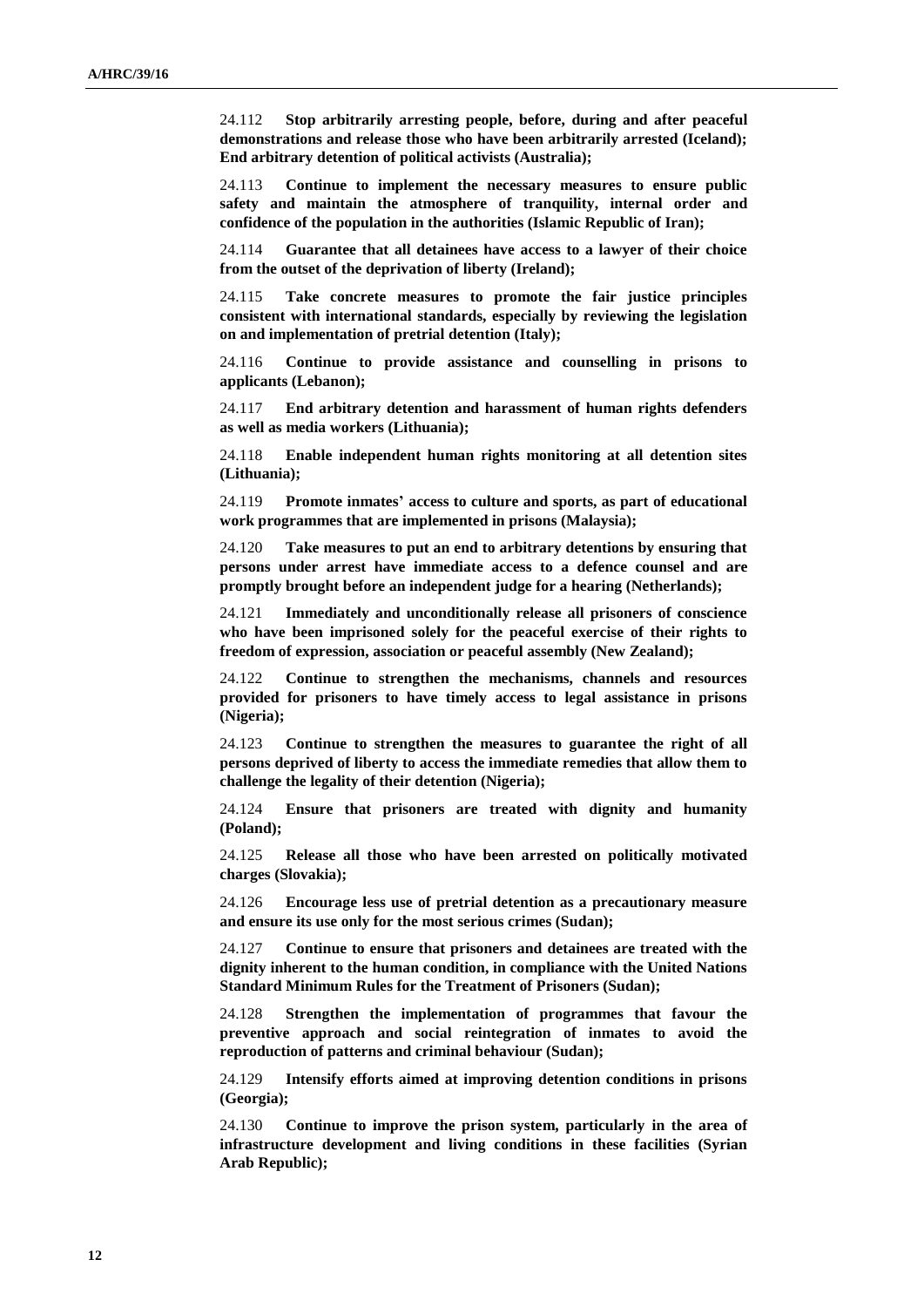24.131 **Encourage the inclusion of a larger number prison inmates in the training and education process, to provide them with employment opportunities (Syrian Arab Republic);**

24.132 **End measures to restrict freedom of expression and assembly including short-term detentions and the use of broad criminal charges such as "dangerousness" (United Kingdom of Great Britain and Northern Ireland);**

24.133 **Ensure full compliance with the United Nations Standard Minimum Rules for the Treatment of Prisoners and allow independent human rights monitors access to prison and detention centres (Zambia);**

24.134 **Consider including forced disappearance in its national legislation as a separate offence and a crime against humanity (Argentina);**

24.135 **Formally abolish the death penalty (Australia); Abolish the death penalty for ordinary crimes as a first step towards the complete abolition of the death penalty (Belgium); Adopt the necessary measures for the abolition of the death penalty (Brazil); Legally abolish the death penalty (Cabo Verde); Give due consideration to the legal abolition of the death penalty (Liechtenstein); Abolish the death penalty (France) (Portugal);**

24.136 **Include enforced disappearance in domestic law as a stand-alone crime and make it a crime against humanity (Democratic Republic of the Congo);**

24.137 **Maintain the moratorium on executions and consider moving towards the abolition of death penalty (Italy);**

24.138 **Abolish the death penalty including through ratification of the Second Optional Protocol to the International Covenant on Civil and Political Rights (New Zealand);**

24.139 **Consider imposing a de facto moratorium on the use of the death penalty with a view to its total abolition (Rwanda);**

24.140 **Abolish the death penalty for all crimes (Switzerland);**

24.141 **Strengthen the penal protection afforded by national legislation against violations of civil and political rights, in particular when they are committed by public officials or law enforcement officers (Algeria);**

24.142 **Maintain the head-on fight against corruption, as a means of guaranteeing legality and trust in the Government and judicial institutions (Azerbaijan);**

24.143 **Continue to improve the judicial system, in all areas (Burkina Faso);**

24.144 **Improve transparency and due process in the justice system by ensuring that arrested individuals are promptly informed of the reasons, have access to legal representation of their choosing, are afforded public hearings within a reasonable timeframe, and are presumed innocent until proven guilty (Canada);**

24.145 **Continue fostering a greater culture of rejection of corruption (Democratic People's Republic of Korea);**

24.146 **Study and adopt measures that favour a faster process of criminal proceedings (Jordan);**

24.147 **Strengthen the provisions and legal rules guaranteeing due process before the judiciary (Lebanon);**

24.148 **Continue raising the levels of specialization of judges, prosecutors and lawyers, as well as their professional ethical training (Malaysia);**

24.149 **Strengthen the juvenile justice system for the treatment of children and adolescents who are in conflict with the law (Pakistan);**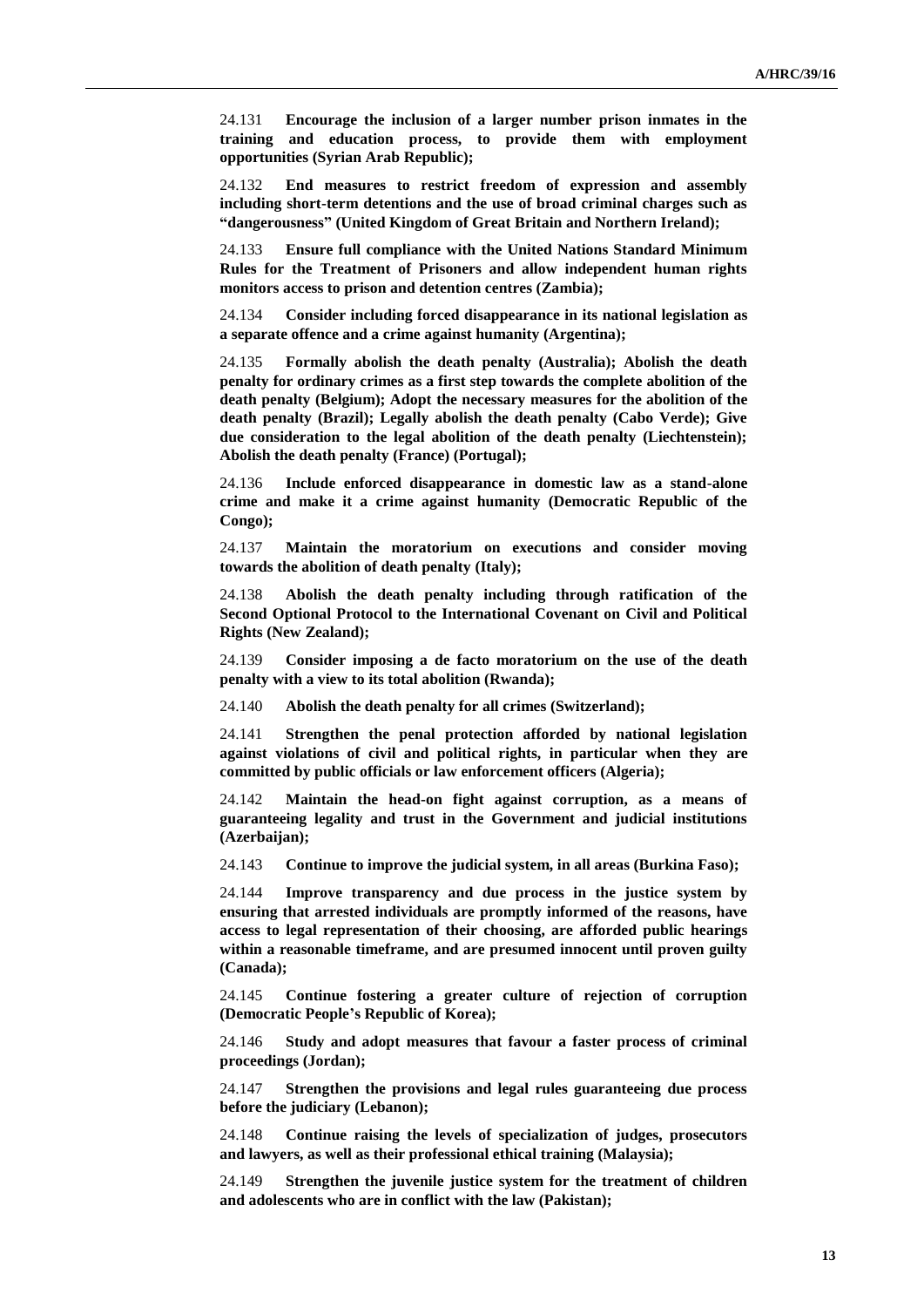24.150 **Take relevant steps to guarantee the independence and impartiality of the judiciary (Poland);**

24.151 **Continue to promote the principles of justice and the independence of judges and lawyers, in accordance with the provisions of national legislation and in conformity with Cuba's international obligations (Qatar);**

24.152 **Advance in the revision of article 121 of its Constitution and implement measures that ensure the independence and impartiality of the judiciary (Spain);**

24.153 **Continue taking further steps for the strengthening of the judicial system (Tajikistan);**

24.154 **Ensure the right to a fair trial and improve prison conditions through ratification of the International Covenant on Civil and Political Rights, adherence to the Basic Principles on the Independence of the Judiciary, the Basic Principles on the Role of Lawyers, and the United Nations Standard Minimum Rules for the Treatment of Prisoners (United Kingdom of Great Britain and Northern Ireland);**

24.155 **Redouble efforts to perfect people's power at the local level, as a genuine expression of its democratic model (Bolivarian Republic of Venezuela);**

24.156 **Continue actions to ensure that citizens know the ways and means for the protection of human rights (Bolivarian Republic of Venezuela);**

24.157 **Continue to expand Internet services throughout the country, especially in households (Bolivarian Republic of Venezuela);**

24.158 **Recognize human rights monitoring as a legitimate activity, provide legal status to local human rights groups, cease using tactics that intimidate them, and allow human rights defenders and civil society to engage with the United Nations and its mechanisms (Australia);**

24.159 **Remove Internet access restrictions and relax control of the broader media environment (Australia);**

24.160 **Bring the framework on freedom of association and assembly into line with international law and standards (Austria); Adopt concrete measures aimed at eliminating restrictions to the right of association and to freedom of expression that are inconsistent with international human rights law (Brazil);** 

24.161 **Take effective measures to guarantee that Internet access corresponds to international regulations that protect the right to seek, receive and disseminate information and ideas (Austria);**

24.162 **Promote greater participation of public institutions, the population, social and mass organizations in the fight against corruption (Azerbaijan);**

24.163 **Improve the climate for freedom of expression by taking steps to develop independent and pluralist media (Belgium); Consider promoting a more pluralist and independent mass media environment (Chile);**

24.164 **Publicly acknowledge the role and work of members of civil society and take the necessary steps to ensure that human rights defenders and members of civil society organizations can exercise their rights to peaceful freedom of expression, assembly and association, in conformity with Cuba's international obligations (Belgium);**

24.165 **Continue its efforts to expand access to information and culture to its people (Bhutan);**

24.166 **Increase the Internet penetration rate and the use of broadband Internet (Plurinational State of Bolivia);**

24.167 **Abstain from all forms of harassment, intimidation and repression against social activists, human rights defenders and journalists (Brazil);**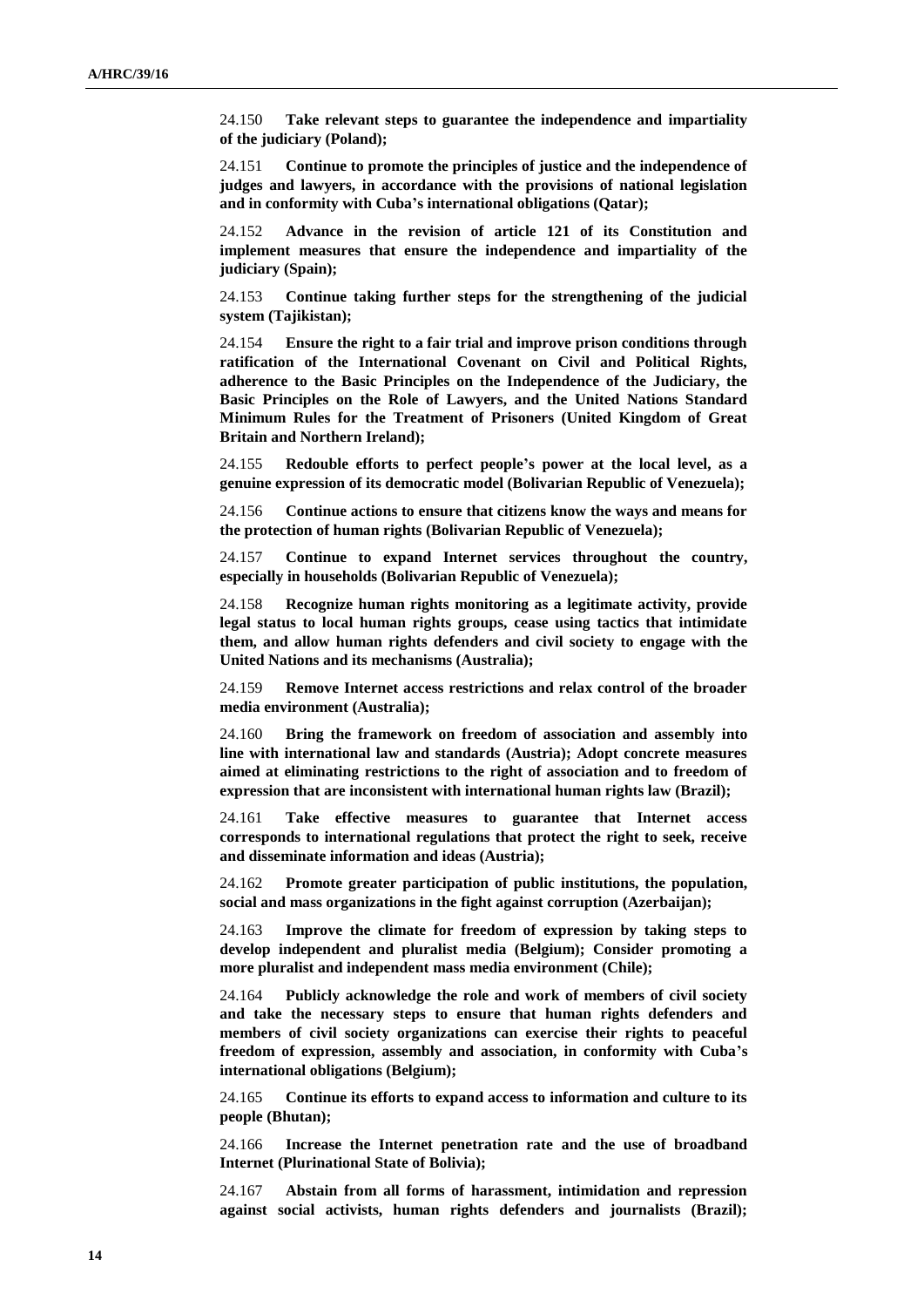**Guarantee freedom of expression, assembly and association and put an end to the harassment, intimidation, persecution and arbitrary detention of human rights activists, journalists and members of the opposition (France); Immediately stop arbitrary detention, imprisonment and harassment of activists who peacefully exercise their rights to freedom of expression, association or peaceful assembly (Germany);**

24.168 **Facilitate creation of a more pluralistic media environment in conformity with international standards (Bulgaria);**

24.169 **Increase the knowledge of the population, from an early age, about the political system in the country, the ways to participate in the conduct of public affairs and the mechanism of accountability (Cambodia);**

24.170 **Adopt legislation providing legal status for non-governmental organizations and independent journalists (Canada);**

24.171 **Immediately eliminate harassment and intimidation of activists, including arbitrary short-term and pretrial detentions as well as house arrest (Canada);**

24.172 **Take the necessary measures to ensure the right of all people to freedom of expression, freedom of assembly and peaceful association (Chile); Respect everyone's rights to freedom of expression, peaceful assembly and association (Iceland); Respect everyone's rights to freedom of expression and to peaceful assembly and association (Slovakia); Establish measures that guarantee freedom of association, freedom of expression and freedom of the press (Spain); Review all legal provisions, including article 62 of the Constitution which unduly restricts the rights to freedom of expression, peaceful assembly and association, to bring them in line with international law and standards (Germany);**

24.173 **Maintain and improve existing measures and mechanisms to encourage young people to participate in all social affairs (China);**

24.174 **Remove legislative and practical obstacles for the functioning of civil society (Croatia);**

24.175 **Implement legal safeguards protecting civil society and media workers against abuse of provisions for criminal prosecution, including by repealing articles 72, 73 and 74 of the Criminal Code as well as the Law No. 88 (Czechia);**

24.176 **Continue to foster good relations with the different religious institutions (India);**

24.177 **Continue to improve the Cuban political system, upholding the values of the society and the national unity, and promoting democracy (Islamic Republic of Iran);**

24.178 **Ensure that civil society members, human rights defenders and journalists can operate free from hindrance and insecurity, including by repealing legislation relating to so-called "pre-criminal social dangerousness" (Ireland);**

24.179 **Guarantee freedom of opinion and expression, online and offline, including dissenting political opinions, and safeguard the activity of human rights defenders and journalists (Italy);**

24.180 **Ensure Internet accessibility with the aim of improving the quality of education and social development (Japan);**

24.181 **Ensure everyone's rights to freedom of expression, peaceful assembly and association and to freedom of movement, including for civil society representatives, journalists and human rights defenders (Estonia);**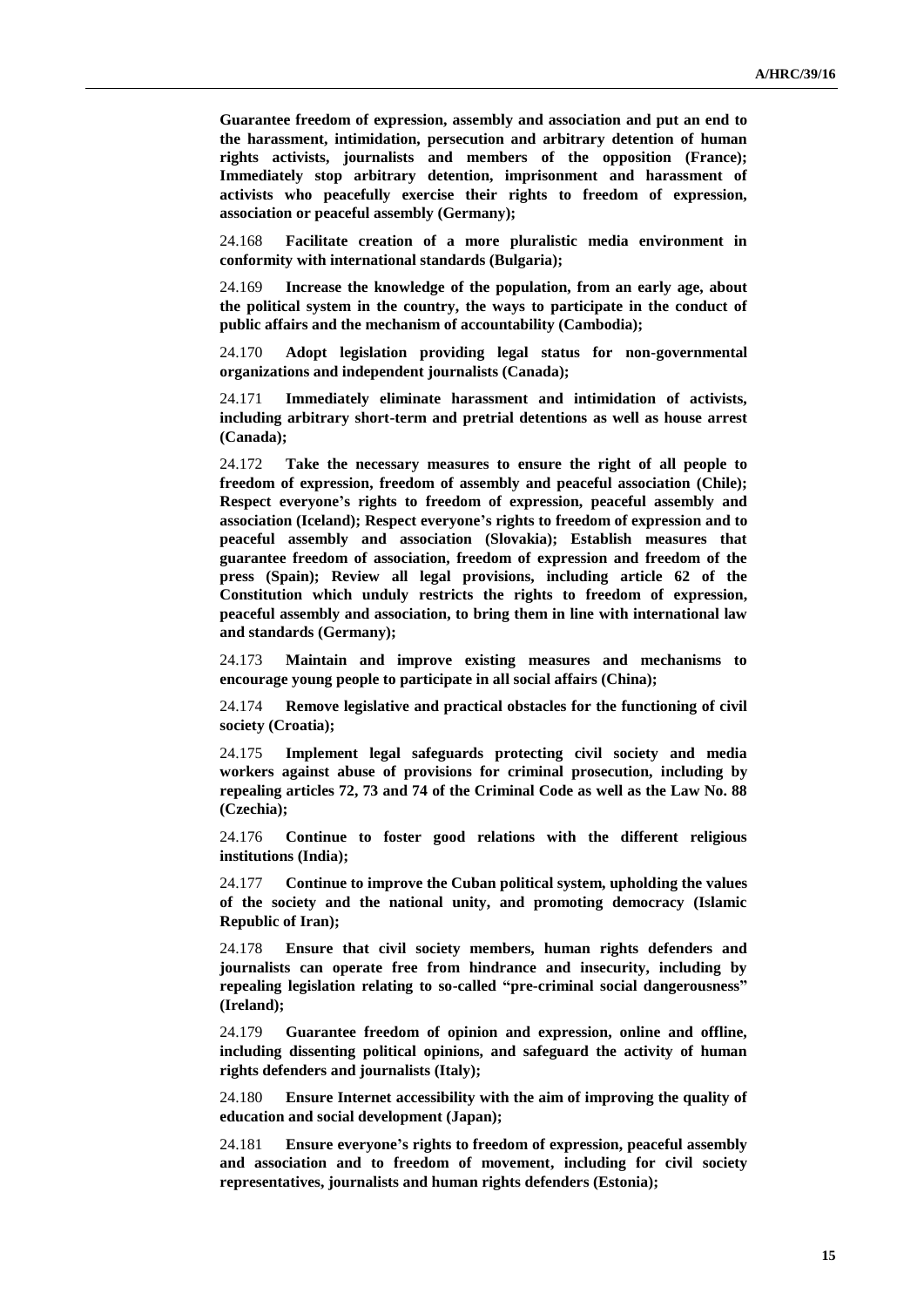24.182 **Adopt a freedom of information law in accordance with international standards (Estonia);**

24.183 **Decriminalize defamation and include it in the Civil Code in accordance with international standards (Estonia);**

24.184 **End measures restricting the rights to freedom of expression and to peaceful assembly and association, including short-term detentions of political opponents, human rights activists and members of civil society organizations, as well as intimidation and arrests of journalists (Latvia);**

24.185 **Improve the possibilities of using Internet in rural and low-income areas (Lebanon);**

24.186 **Enable and promote the work of civil society by discontinuing restrictive laws and practices (Lithuania);**

24.187 **Guarantee freedom of peaceful assembly and association for all citizens in accordance with international standards (Lithuania);**

24.188 **Promote the effective use of mass media, mobile technologies and the Internet to increase awareness about disaster reduction (Malaysia);**

24.189 **Continue strengthening the space of national non-profit associations in the country (Maldives);**

24.190 **Continue to strengthen the right of access to information for citizens in the areas of management of government and public institutions (Ethiopia);**

24.191 **Continue guaranteeing the right of everyone to freedom of worship and not to profess any religion, in accordance with the Constitution (Mozambique);**

24.192 **Review all legal provisions which restrict the rights to freedom of expression, peaceful assembly, and association, to ensure compliance with international human rights law and standards (New Zealand);**

24.193 **Continue to remove unlawful limitations on the right to access information and on the freedom of opinion and expression under international human rights law (New Zealand);**

24.194 **Develop and implement specific laws, policies and mechanisms that recognize and protect the work of civil society, human rights defenders and journalists (Norway);**

24.195 **Continue adopting measures to further increase the participation of young people in the most important decision-making processes in the country (Pakistan);**

24.196 **Redouble efforts to strengthen the rights to peaceful assembly and association and to guarantee to independent journalists the free exercise of their profession without discrimination on political grounds (Peru);**

24.197 **Strengthen measures to achieve public and political participation while respecting plurality (Peru);**

24.198 **Take effective measures to ensure freedom of expression, of the press and of association, as well as affordable and unrestricted access to the Internet for all (Poland);**

24.199 **Ensure low-priced access to Internet facilities and complete freedom of expression online (Romania);**

24.200 **Continue to expand the space and create mechanisms for the population to express its opinion on the main issues of national and international interest (Russian Federation);**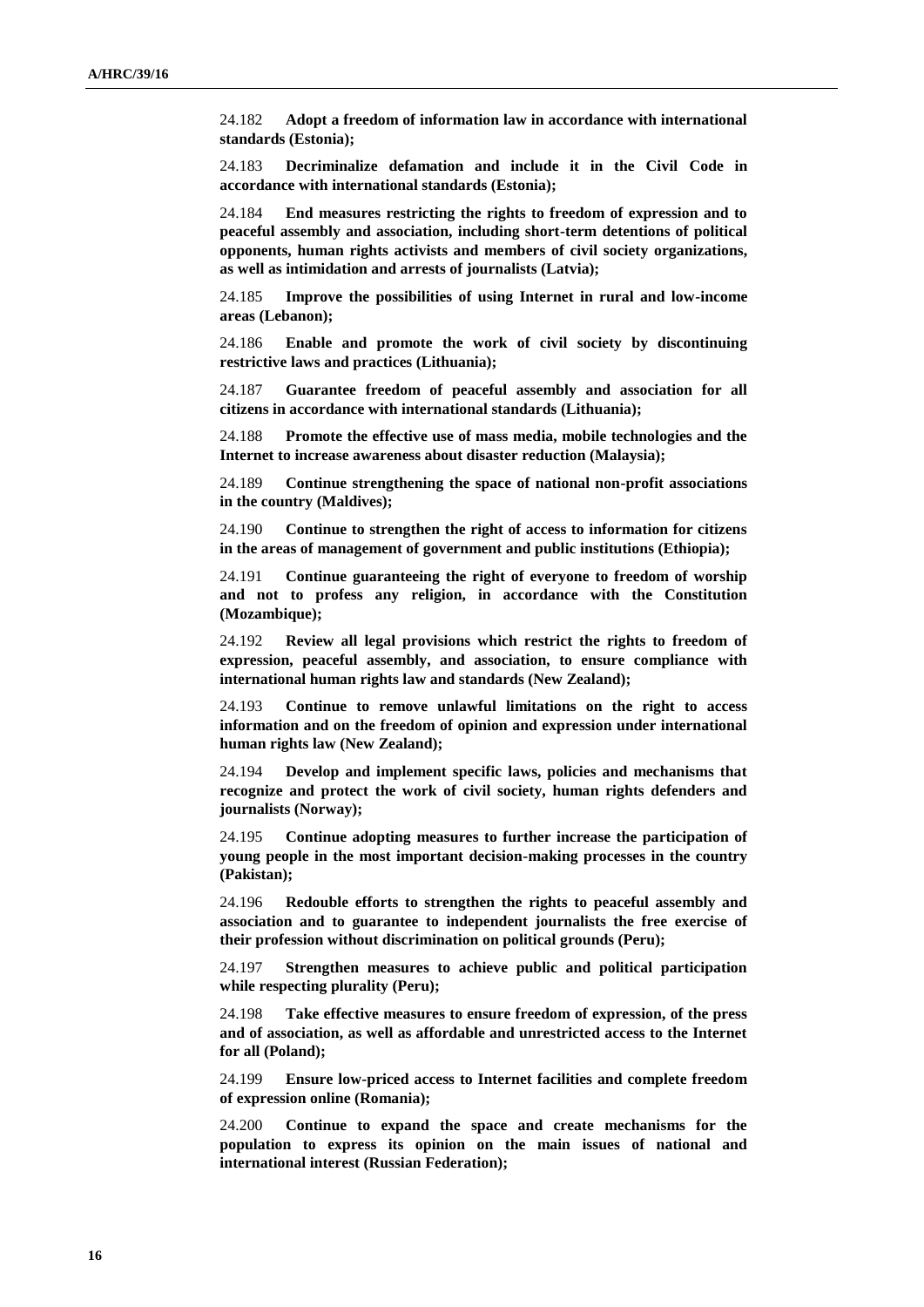24.201 **Review legal provisions that restrict the rights of freedom of expression, peaceful assembly and association, and bring them in line with Cuba's international human rights obligations (Sweden);**

24.202 **Bring its electoral legislation in line with international law and standards (Sweden);**

24.203 **Take the necessary measures in order to guarantee the rights to freedom of peaceful assembly and association, in conformity with international law, particularly human rights (Switzerland);**

24.204 **Increase the use of e-government as a method to improve the interrelation between citizens and the Government at all levels (Turkey);**

24.205 **Take measures to improve the participation of special groups, including the elderly and persons with disabilities, in the electoral and decisionmaking processes (Uganda);**

24.206 **Eliminate all restrictions on the right to freedom of opinion and expression and the right to free access to information (Ukraine);**

24.207 **Continue to promote the full right to freedom of religion (United Arab Emirates);**

24.208 **Reform its one-party system to allow for genuinely free and fair multiparty elections that provide citizens with real choices regarding their government (United States of America);**

24.209 **Cease the practice of arbitrarily detaining journalists, opposition members, and human rights defenders, including pre-emptively, and adopt a legal framework that ensures judicial independence (United States of America);**

24.210 **Release individuals who were arbitrarily detained and imprisoned for peaceful assembly, investigating and reporting on government activity, or expressing political dissent, and allow them to travel freely both domestically and internationally without limitation (United States of America);**

24.211 **Update standards and procedures to prosecute all manifestations of human trafficking and ensure that the penalties reflect the gravity of the crime, in conformity with international obligations and the operating modes and forms of this unlawful activity (Bolivarian Republic of Venezuela);**

24.212 **Increase information and training on trafficking in persons among professionals and workers of entities responsible for prevention of this phenomenon (Bangladesh);**

24.213 **Establish a specific protection mechanism for victims of trafficking and provide, as necessary, medical and psychological assistance, legal advice, material support and social reintegration (Bangladesh);**

24.214 **Continue and expand the current efforts at tackling all aspects of trafficking in persons (Guyana);**

24.215 **Continue taking measures to fight against forced prostitution and trafficking of women for sexual exploitation (Côte d'Ivoire);**

24.216 **Introduce public awareness programmes on trafficking in persons (Trinidad and Tobago);**

24.217 **Adopt comprehensive legislation and policy to prevent and combat trafficking in persons, which includes measures to protect the victims (Honduras);**

24.218 **Continue efforts to combat trafficking in persons (Iraq);**

24.219 **Consolidate the investigations of alleged cases of trafficking of persons, reinforce the means and human resources to combat it, and vigorously prosecute those involved to avoid impunity (Jordan);**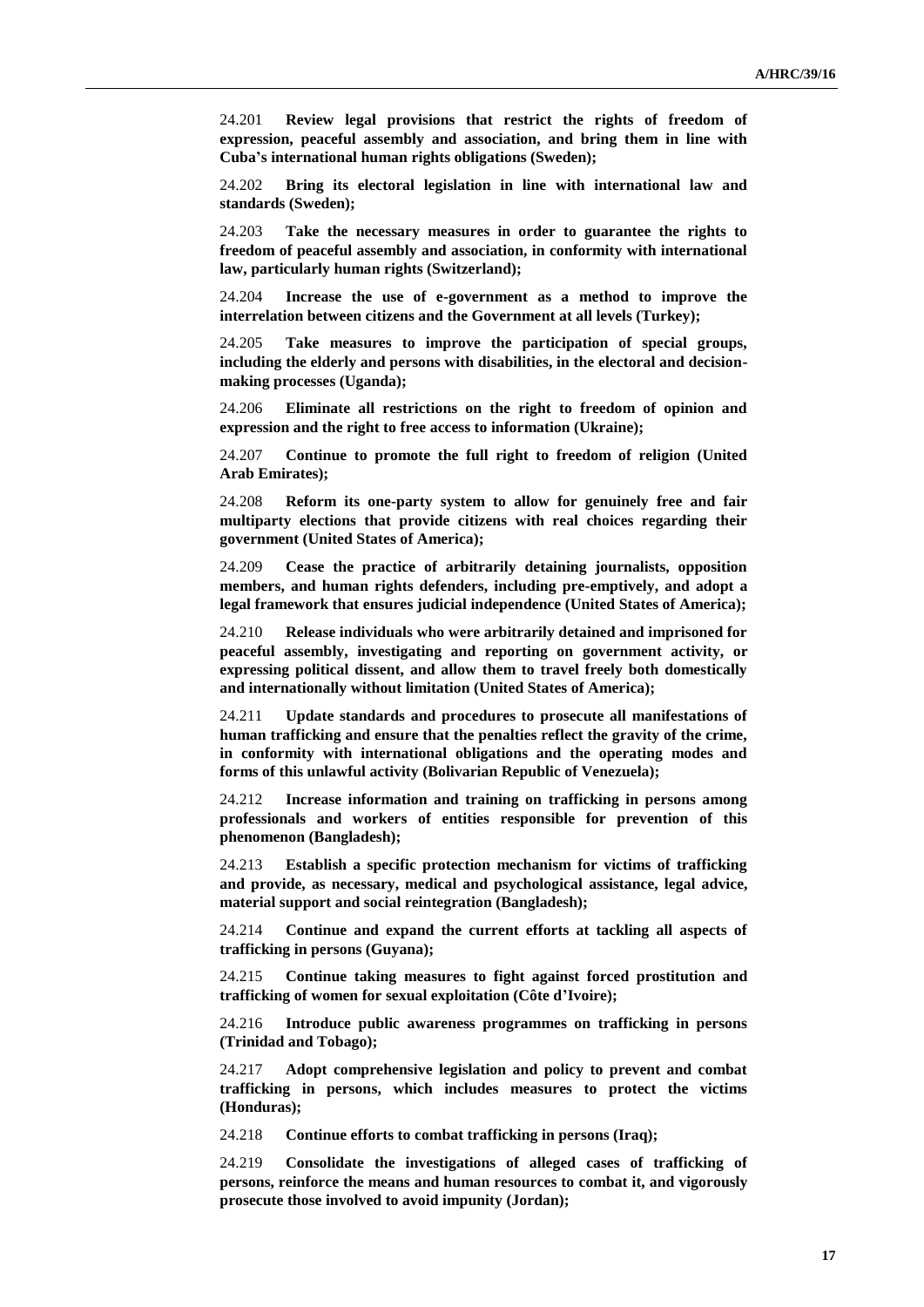24.220 **Disseminate the knowledge and experiences acquired and capitalize upon them in order to continue strengthening the perception of risk in society, and correspondingly, improve the mechanisms to prevent, combat and protect victims of trafficking (Kuwait);**

24.221 **Continue taking measures to implement the 2017–2020 national action plan to prevent and combat trafficking in persons and protect victims (Kazakhstan);**

24.222 **Maintain the policy of "zero tolerance" against trafficking in persons and strengthen the mechanisms for detecting this crime (Kyrgyzstan);**

24.223 **Ensure that trafficking and sexual exploitation of children is properly sanctioned through normative and judicial measures (Madagascar);**

24.224 **Increase the participation of civil society organizations, communities and families in actions aimed at stopping, disseminating information, alerting and denouncing human trafficking to the corresponding State institutions, as well as in the identification of cases or persons vulnerable of being victims of this crime (Nicaragua);**

24.225 **Continue efforts in preventing the consumption and trafficking of illegal drugs and maintain a policy of zero tolerance (Philippines);**

24.226 **Establish measures aimed at preferential attention to victims of trafficking who are in situations of greater vulnerability (Philippines);**

24.227 **Continue its efforts to combat trafficking in persons, including by consolidating joint coordination among relevant institutions, and paying due attention to victims, especially women and children (Qatar);**

24.228 **Implement a zero-tolerance policy against trafficking and sexual exploitation of children (Senegal);**

24.229 **Continue efforts to increase public awareness about trafficking in persons (Turkey);**

24.230 **Criminalize all forms of human trafficking in line with the Palermo protocols, and address reportedly coercive elements of Cuban labour practices and foreign medical missions (United Kingdom of Great Britain and Northern Ireland);**

24.231 **Strengthen actions to increase the perception of risk in the population and increase its participation in alerts and complaints against trafficking in persons (Viet Nam);**

24.232 **Consider setting the same age limit for girls and boys in exceptional cases of marriage below the age of 18 (Jamaica);**

24.233 **Continue its efforts aimed at an effective equality of opportunities in access to work (Cabo Verde);**

24.234 **Pursue the strengthening and improvement of the national legal framework governing labour law (Morocco);**

24.235 **Ensure equal opportunities for women in the labour market including by adopting provisions on the principle of equal pay for work of equal value (Iceland);**

24.236 **Continue strengthening the development of legislation to protect labour and social rights (Eritrea);**

24.237 **Increase the knowledge of workers in different sectors of the economy of their labour and social security rights, and the mechanisms, ways and resources to strengthen them (Lao People's Democratic Republic);**

24.238 **Include in the Labour Code the prohibition of sexual harassment and criminalize domestic violence and femicide (Paraguay);**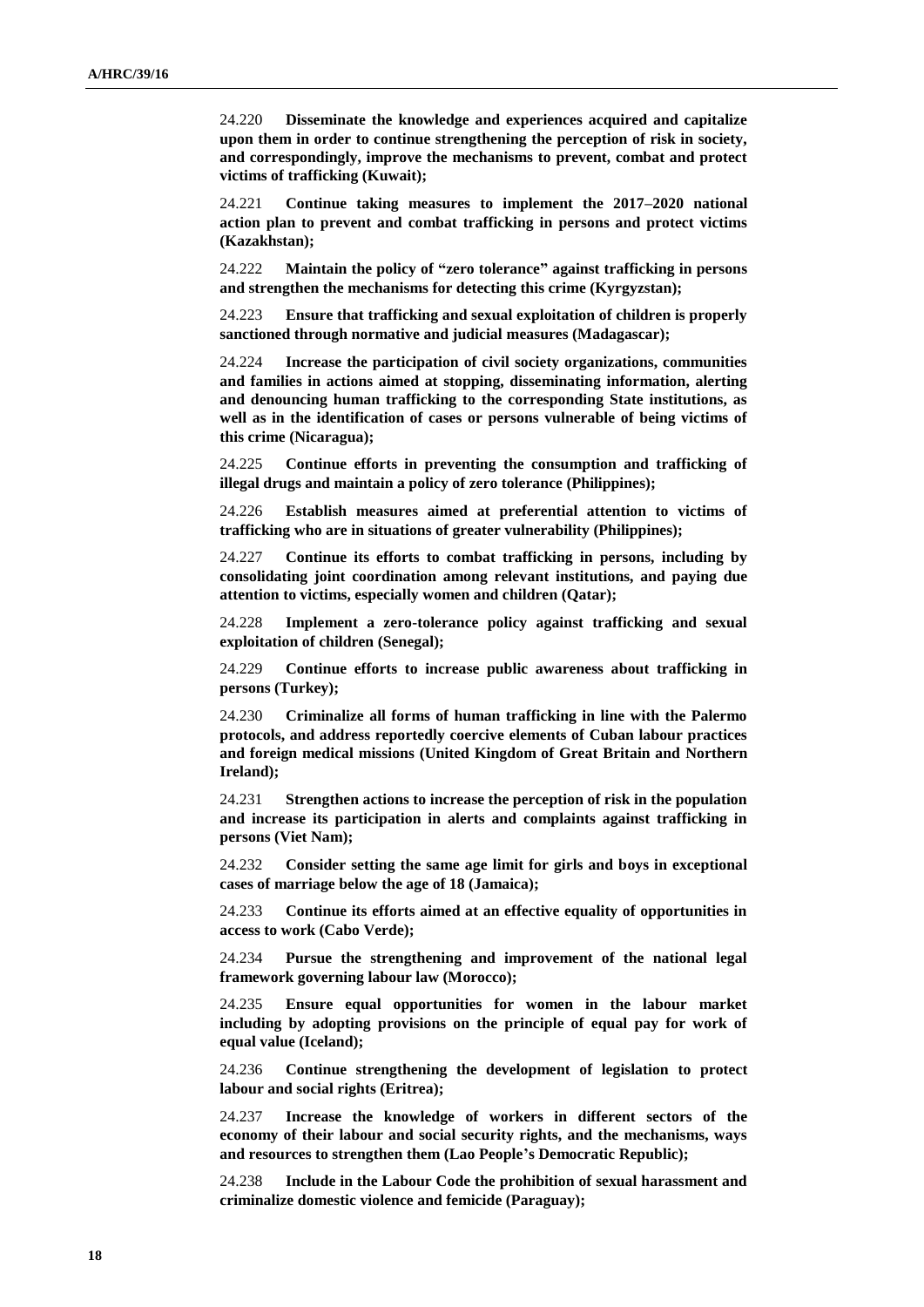24.239 **Continue to accept all necessary measures to protect workers' rights in the non-public sector in the light of ongoing economic reforms in the country (Russian Federation);**

24.240 **Expand jobs in the non-State sector, as an alternative to employment, taking into account the new organizational forms and services that have been established (State of Palestine);**

24.241 **Further enhance the implementation of all the ILO Conventions to which Cuba is a State party (Thailand);**

24.242 **Continue efforts to combat discrimination against women and create equal opportunity in the context of employment (Tunisia);**

24.243 **Improve the means of protecting people in situations of vulnerability or at risk of not accessing their right to food (Algeria);**

24.244 **Pursue its efforts and achievements to broaden the application of information and communication technologies to activities in various sectors of economic and social life (Benin);**

24.245 **Intensify the development of initiatives linked to the health and social welfare of older persons (Guinea);**

24.246 **Maintain efforts to guarantee the full protection of elderly people (Congo);**

24.247 **Continue improving benefits and protection guaranteed by the social security system and continue providing assistance to older persons, in order to ensure a better quality of life (Democratic People's Republic of Korea);**

24.248 **Consolidate programmes that benefit the elderly (Islamic Republic of Iran);**

24.249 **Improve and strengthen the national network of institutions to benefit and protect elderly persons (Lao People's Democratic Republic);**

24.250 **Continue strengthening programmes granting lands in usufruct to young people as part of the strategies aimed at agricultural development and maintain as a priority the care for young inhabitants in rural areas (Nicaragua);**

24.251 **Continue efforts in the realization of economic, social and cultural rights (South Africa);**

24.252 **Continue to work towards the full realization of the right to food by implementing the national plan for the prevention and control of anaemia, especially among children (Thailand);**

24.253 **Continue its efforts to create environments that facilitate the mobility of older persons (Timor-Leste);**

24.254 **Redouble its efforts to preserve and improve progress in the areas of health, education and the fight against discrimination and social inequalities (Togo);**

24.255 **Strengthen specialized training programmes for health and social work personnel who are responsible for serving older persons (Viet Nam);**

24.256 **Continue to implement the "Operación Milagro" programme for the treatment of ophthalmological diseases (El Salvador);**

24.257 **Improve access to health-care services and social benefits for all persons (Trinidad and Tobago);**

24.258 **Redouble efforts to guarantee access to sexual education and reproductive health (Honduras);**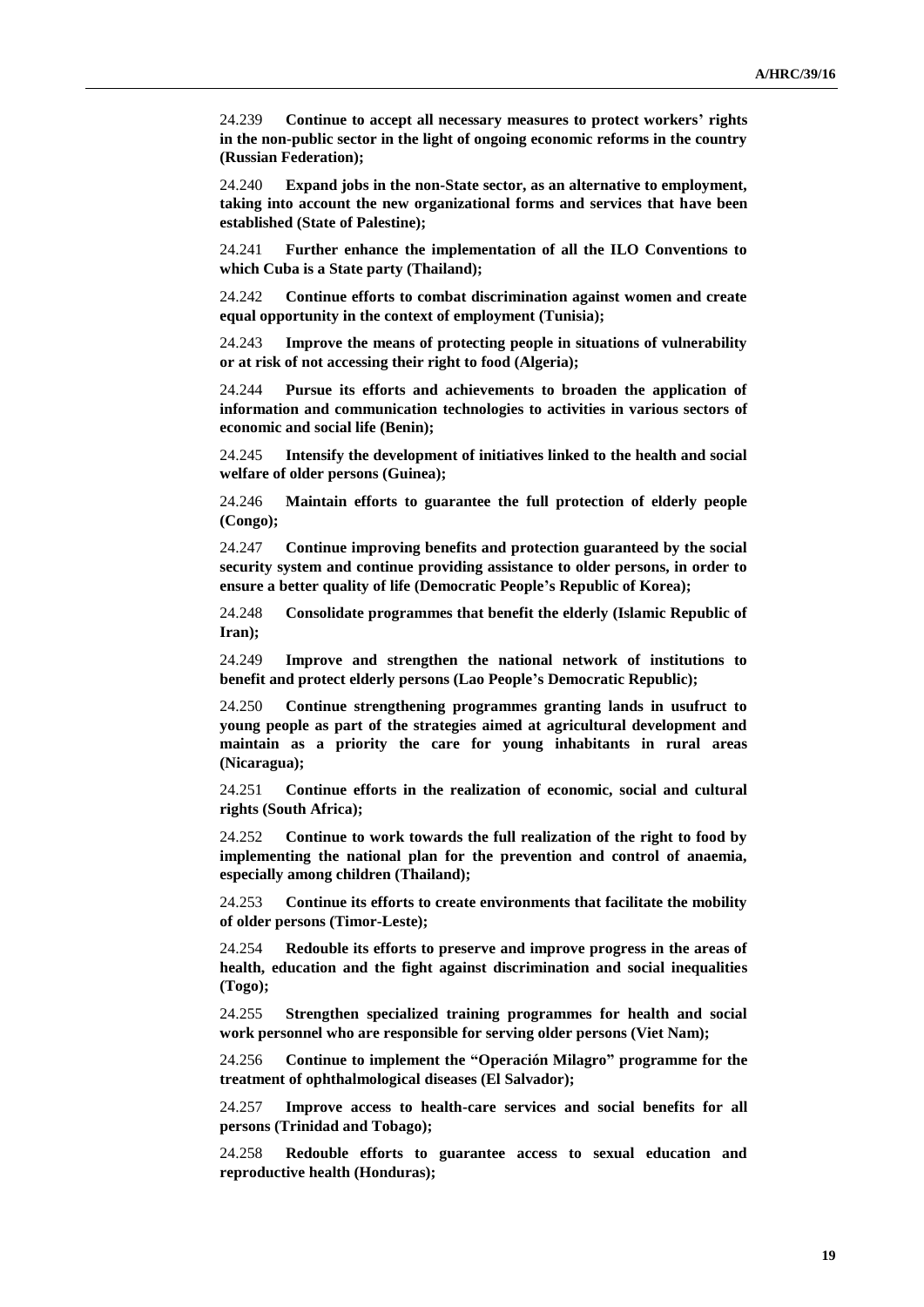24.259 **Take measures to ensure that mother-to-child transmission of HIV and syphilis remains eradicated in Cuba (Jamaica);**

24.260 **Intensify its approach to curtailing teenage pregnancies by making greater use of Cuba's comprehensive expertise in health and youth development (Jamaica);**

24.261 **Maintain and continue to develop the implementation of policies for the access of the population to quality medical services (Kazakhstan);**

24.262 **Improve the health sector especially through the training of health personnel, promoting awareness on HIV and AIDS and the rights of those suffering from this disease (Kenya);**

24.263 **Continue to consolidate the quality of the health-care system (Lesotho);**

24.264 **Continue ensuring free and universal access to public health (Maldives);**

24.265 **Continue studying and addressing the negative impact of the consumption of illicit drugs on health and the quality of life of people (Saudi Arabia);**

24.266 **Endeavour to build sufficient nursing homes, day-care centres and geriatric hospitals in time to cater to Cuba's ageing population in future (Singapore);**

24.267 **Strengthen medical and social services at the community level, including collaborating with relevant community actors, to allow older persons to age in place (Singapore);**

24.268 **Increase access to and use of effective and high quality contraceptive methods to improve the quality of sexual and reproductive health services (Equatorial Guinea);**

24.269 **Promote human rights education on all levels, especially within law enforcement (Austria);**

24.270 **Increase the content related to gender equality and human rights in masters' studies and courses for public officials and law enforcement authorities (Guinea);**

24.271 **Continue ensuring universal and free access to quality education for all at different levels of education (Brunei Darussalam);**

24.272 **Continue improving the national system of artistic education at all levels (Brunei Darussalam);**

24.273 **Continue making progress in raising the quality and rigour of the teaching-learning process (Burundi);**

24.274 **Continue to give priority to the promotion, protection and realization of the right to education for all (China);**

24.275 **Continue strengthening the training and qualification of teaching personnel (Congo);**

24.276 **Continue to make progress in improving the quality and rigour of the teaching and learning process (Djibouti);**

24.277 **Continue promoting the "Yo sí puedo" and "Yo sí puedo seguir" literacy programmes as a contribution to the efforts to combat illiteracy (El Salvador);**

24.278 **Continue to implement policies aimed at fostering a greater culture of respect, tolerance, non-violence and non-discrimination in the education sector (Indonesia);**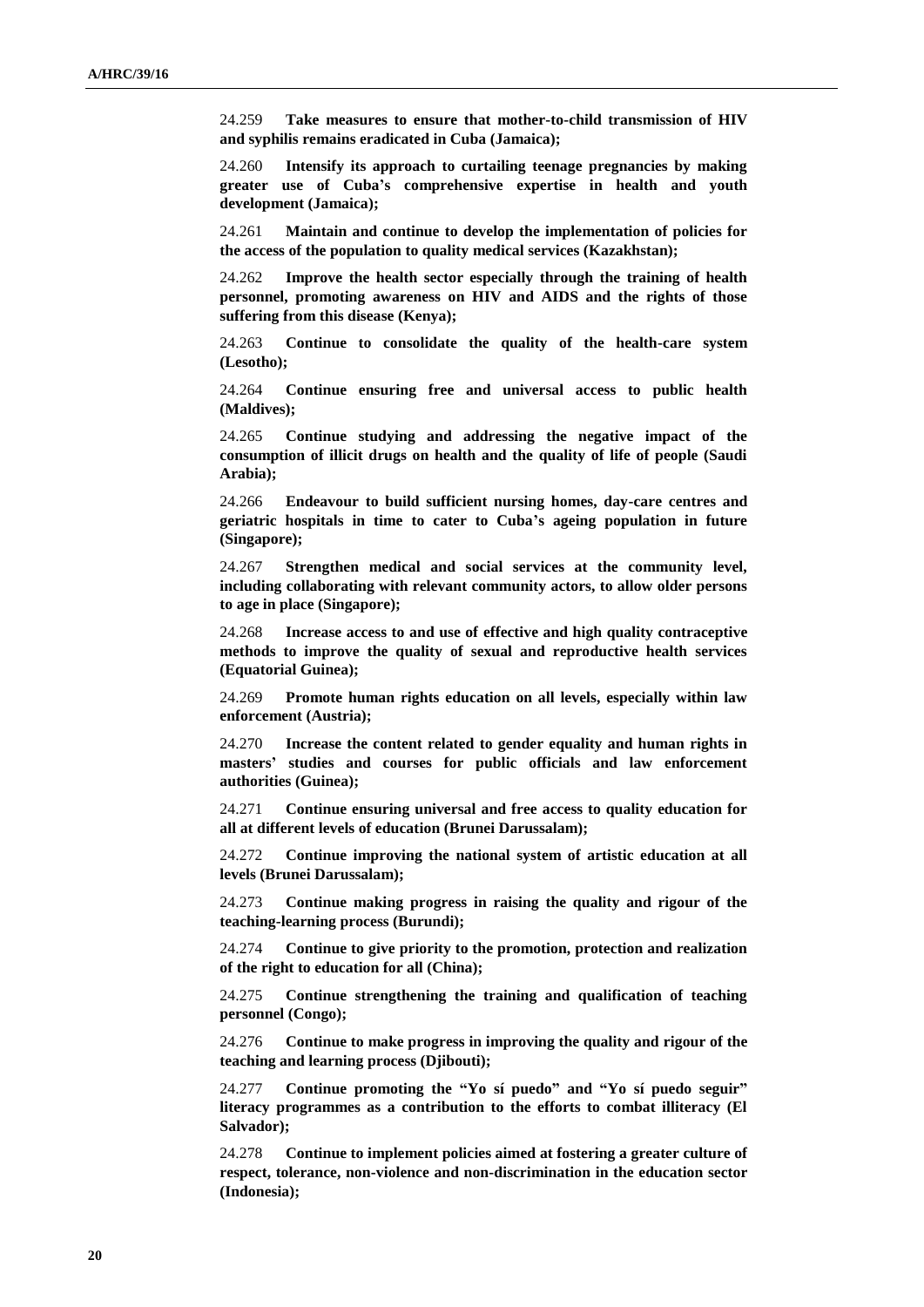24.279 **Strengthen the technical professional education system as a quality educational alternative for the development of the country (Eritrea);**

24.280 **Continue taking efforts to ensure equal opportunity to education for women and girls (Iraq);**

24.281 **Strengthen the link between universities and research institutions with productive centres, as a contribution of education and science to the development of the country (Lao People's Democratic Republic);**

24.282 **Continue to promote the use of information and communications technology penetration at all levels of education and skills developments from the early age (Myanmar);**

24.283 **Continue efforts aimed at improving the structural framework and the quality of services of cultural institutions (Oman);**

24.284 **Continue to strengthen the special education system and its institutions throughout the country to ensure quality education for children, adolescents and youth with disabilities (Pakistan);**

24.285 **Continue evaluating and adopting measures to increase the number of children, adolescents and youth with disabilities in the different levels of education of the national education system (Timor-Leste);**

24.286 **Further strengthen schools and educational programmes in remote and inaccessible areas (United Arab Emirates);**

24.287 **Continue to improve, update and expand the scope of human rights training for civil servants and the general public (Zambia);**

24.288 **Continue with the efforts to promote equality between men and women (Ghana);**

24.289 **Continue making progress in the empowerment of women in all sectors (Ghana);**

24.290 **Continue to implement a gender perspective in its national policies aimed at achieving equality for women (Zimbabwe);**

24.291 **Improve the measures taken to reduce gender stereotypes in relation to the roles and responsibilities of women in the family and society (Afghanistan);**

24.292 **Consider including in its national legislation a law on violence against women that criminalizes it in all its forms (Argentina);**

24.293 **Intensify efforts to empower women politically and economically (Bahrain);**

24.294 **Pursue its efforts to promote the status of women and gender equality (Benin);**

24.295 **Endeavour to promote racial harmony through improvement of equality for women of African descent (Botswana);**

24.296 **Take further measures to improve the access of elderly women, rural women and women with disabilities to health-care services, social benefits and public participation (Bulgaria);**

24.297 **Continue and increase the current efforts and awareness-raising actions to combat traditional and cultural attitudes to combat any perceived discrimination against women (Guyana);**

24.298 **Adopt a comprehensive strategy on combating discrimination against women (Cyprus);**

24.299 **Take special temporary measures to speed up the process of establishing real equality for women, in particular women of African descent,**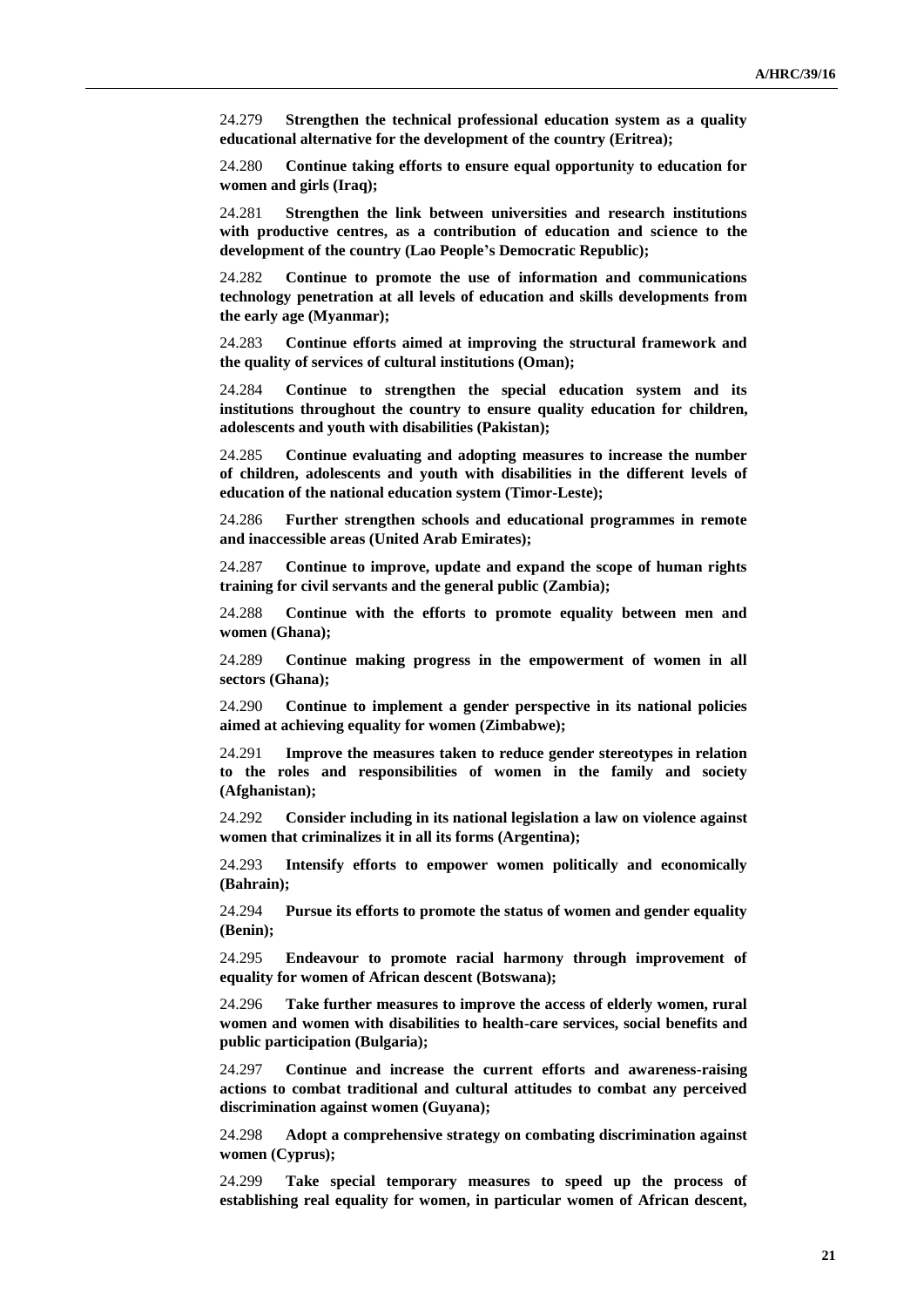**elderly women, women with disabilities and rural women (Democratic Republic of the Congo);**

24.300 **Continue awareness-raising campaigns to combat patriarchal and gender stereotypes (Dominican Republic);**

24.301 **Adopt a comprehensive strategy to modify or eliminate patriarchal attitudes and stereotypes that discriminate against women (Honduras);**

24.302 **Continue efforts to combat all forms of violence against persons, including domestic violence (Libya);**

24.303 **Review the national legal framework to include violence against women as a crime in all its forms, and develop a plan of action for the prevention of all forms of violence against women, assistance and protection of victims, as well as the sensitization of the population and public officials (Mexico);**

24.304 **Continue efforts to combat gender-based and domestic violence (Nepal);**

24.305 **Strengthen measures to combat violence against women and domestic violence, including through enhancing existing legislation to better ensure accountability for victims (Rwanda);**

24.306 **Establish a national mechanism to regularly monitor the impact of social and economic policies on disadvantaged groups of women such as women of African descent, elderly women, rural women and women with disabilities (Serbia);**

24.307 **Step up efforts to prevent violence against women (Georgia);**

24.308 **Continue to improve the legal and governmental mechanisms in the field of promotion and protection of women's rights and enhance their participation in all development fields (Syrian Arab Republic);**

24.309 **Increase the efforts that have been made to combat violence against women, and strengthen mechanisms of prevention, protection and attention to the phenomenon of violence against women (Timor-Leste);**

24.310 **Continue to implement measures to eliminate gender stereotypes in the national idiosyncrasy (Turkey);**

24.311 **Continue to encourage and promote greater access for women to leadership positions in all sectors of society (Viet Nam);**

24.312 **Take the necessary steps to highlight the activities of young people in the different sectors of society and their contribution to the country's development efforts (Algeria);**

24.313 **Continue adopting the necessary measures to promote the best interest of the child (Dominican Republic);**

24.314 **Continue efforts to promote the rights of children and the elderly (Morocco);**

24.315 **Ensure that national legislation is in accordance with the Optional Protocol to the Convention on the Rights of the Child on the sale of children, child prostitution and child pornography (Madagascar);**

24.316 **Pursue ongoing efforts to raise awareness of the provisions of the Convention on the Rights of the Child (Mauritania);**

24.317 **Revise current legislation in order to explicitly prohibit corporal punishment of children in all settings, including at home (Montenegro);**

24.318 **Continue applying and improving the cooperation project on disseminating the rights of children and adolescents, particularly at the local level (Nicaragua);**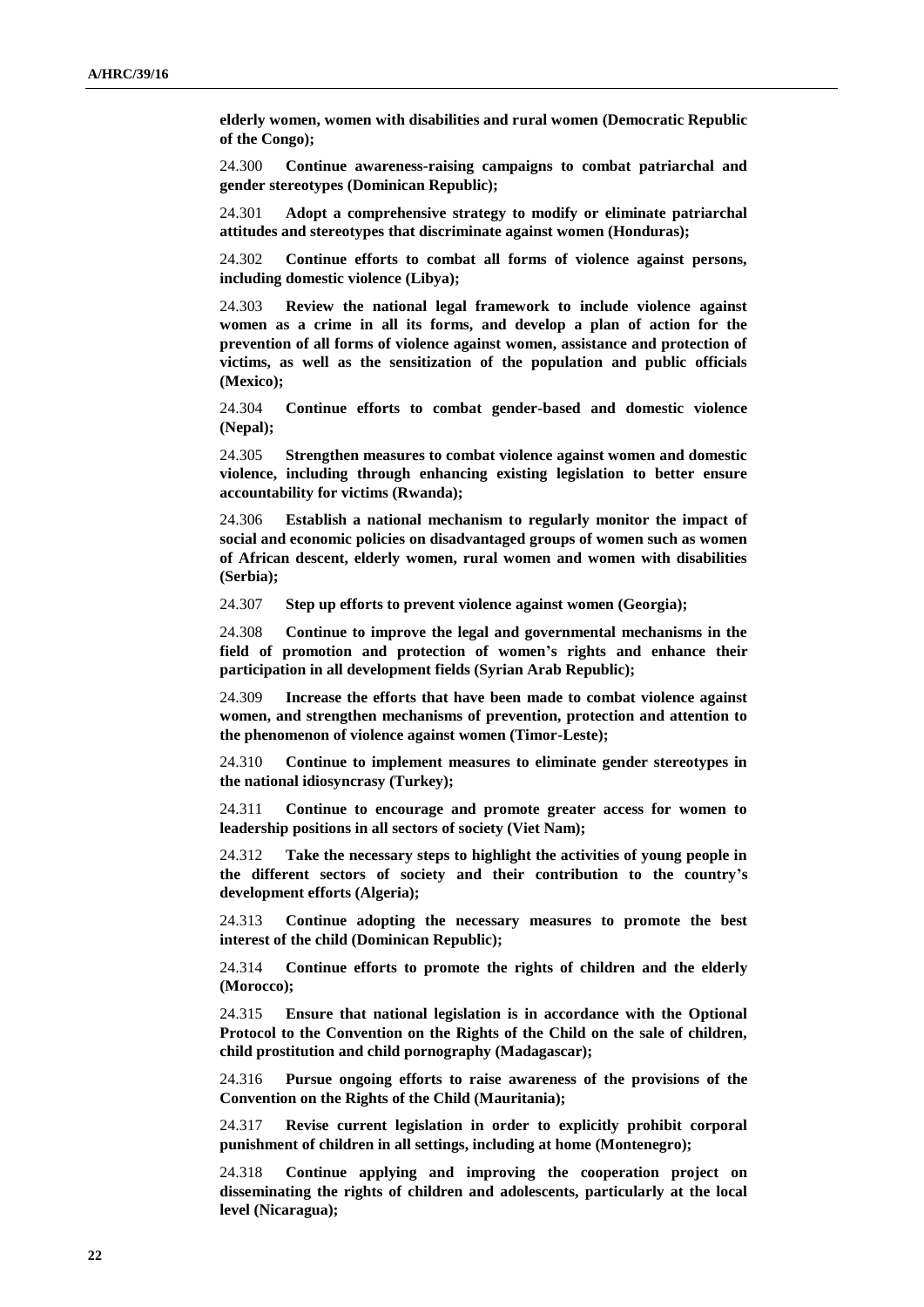24.319 **Finalize the process of elaboration and adoption of a national plan for children for the period 2015–2030 (Gabon);**

24.320 **Continue to implement the national plan of action for children, adolescents and the family with regular monitoring (Sri Lanka);**

24.321 **Continue giving particular attention to the protection of the rights of the child (Turkey);**

24.322 **Guarantee the protection of girls, boys and adolescents against all forms of economic and sexual exploitation (Turkmenistan);**

24.323 **Continue the preventive assistance related to drug consumption in the field of education of children and youth (Turkmenistan);**

24.324 **Continue harmonizing national laws, including criminal justice, with the provisions established in the Convention on the Rights of the Child and its Optional Protocols (Uruguay);**

24.325 **Continue to support the participation of Cuban Paralympic athletes in national, regional and world sports events (Algeria);**

24.326 **Take further steps to protect the rights of persons with special needs (Bahrain);**

24.327 **Assess and improve, when necessary, the legal framework on the rights of persons with disabilities and promote their participation in national development (Belarus);**

24.328 **Continue to support the work, activities and programmes of Cuban organizations of persons with disabilities (Guinea);**

24.329 **Strengthen measures to improve the accessibility of persons with disabilities to buildings and other public spaces (Burkina Faso);**

24.330 **Continue the efforts to expand the access of persons with disabilities to literature in accessible formats, according to the different types of disabilities (Democratic People's Republic of Korea);**

24.331 **Continue improving comprehensive protection and social welfare programmes benefiting persons with disabilities and their families, including in the field of education (Ecuador);**

24.332 **Continue providing protection and social welfare to the mothers of children with severe disabilities, so that they can dedicate attention and care to their children as a remunerated activity which accumulates working time for their social security (Ecuador);**

24.333 **Prioritize public policies aimed at meeting the special needs of persons with disabilities (Islamic Republic of Iran);**

24.334 **Continue efforts to implement actions to strengthen the access of persons with disabilities to information and communications technology (Tunisia);**

24.335 **Continue its efforts to ensure that persons with disabilities enjoy equal access to employment (Yemen);**

24.336 **Continue applying immigration policy reforms that have equally benefited Cuban emigrants and Cubans travelling abroad (Namibia);**

24.337 **Maintain the current fair and dignified treatment of refugees and asylum seekers in the country (Namibia);**

24.338 **Continue to work with bilateral and multilateral partners for better protection of the rights of migrants (Philippines);**

24.339 **Continue taking further measures aimed at reducing cases of statelessness (Namibia).**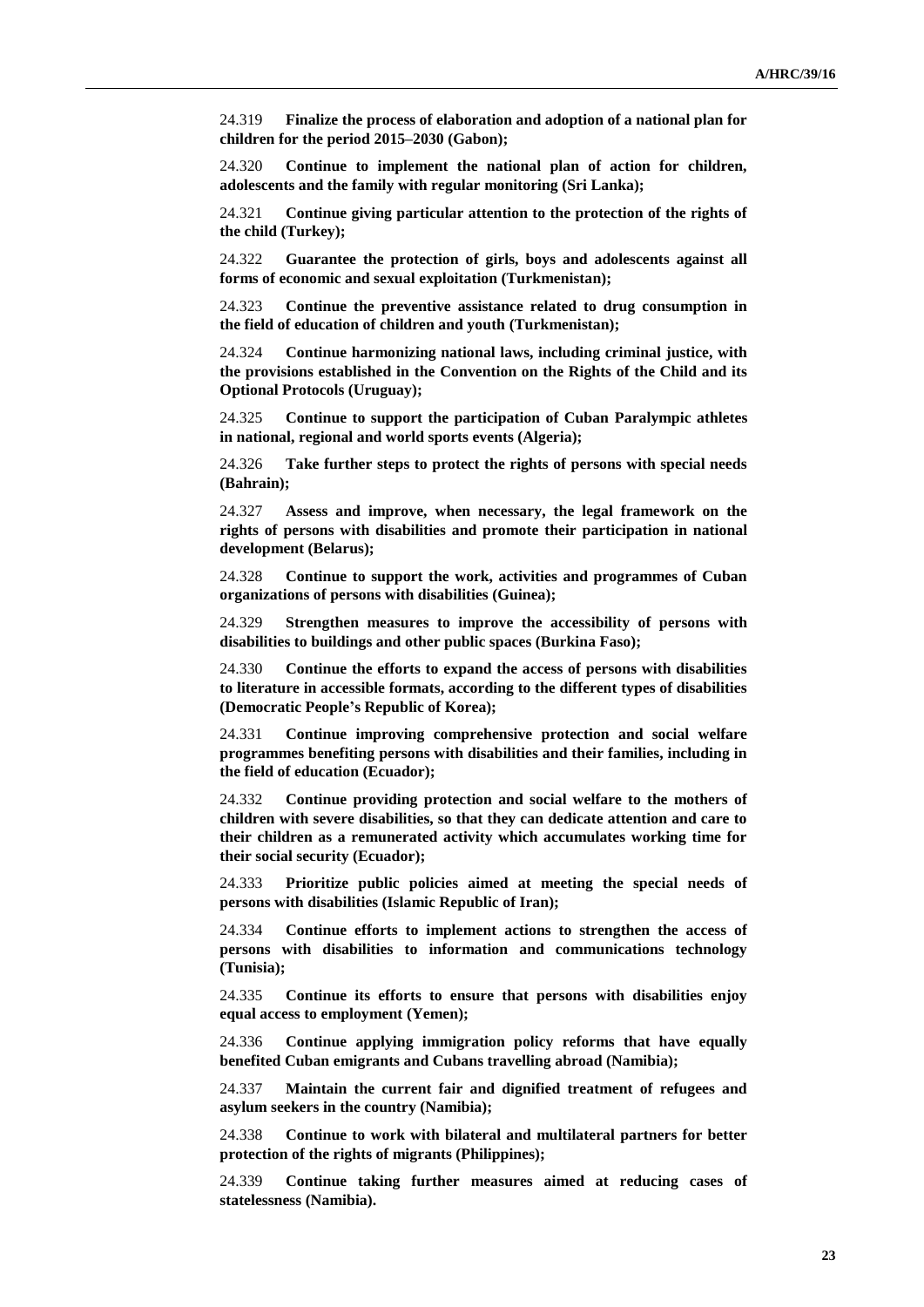25. **All conclusions and/or recommendations contained in the present report reflect the position of the submitting State(s) and/or the State under review. They should not be construed as endorsed by the Working Group as a whole.**